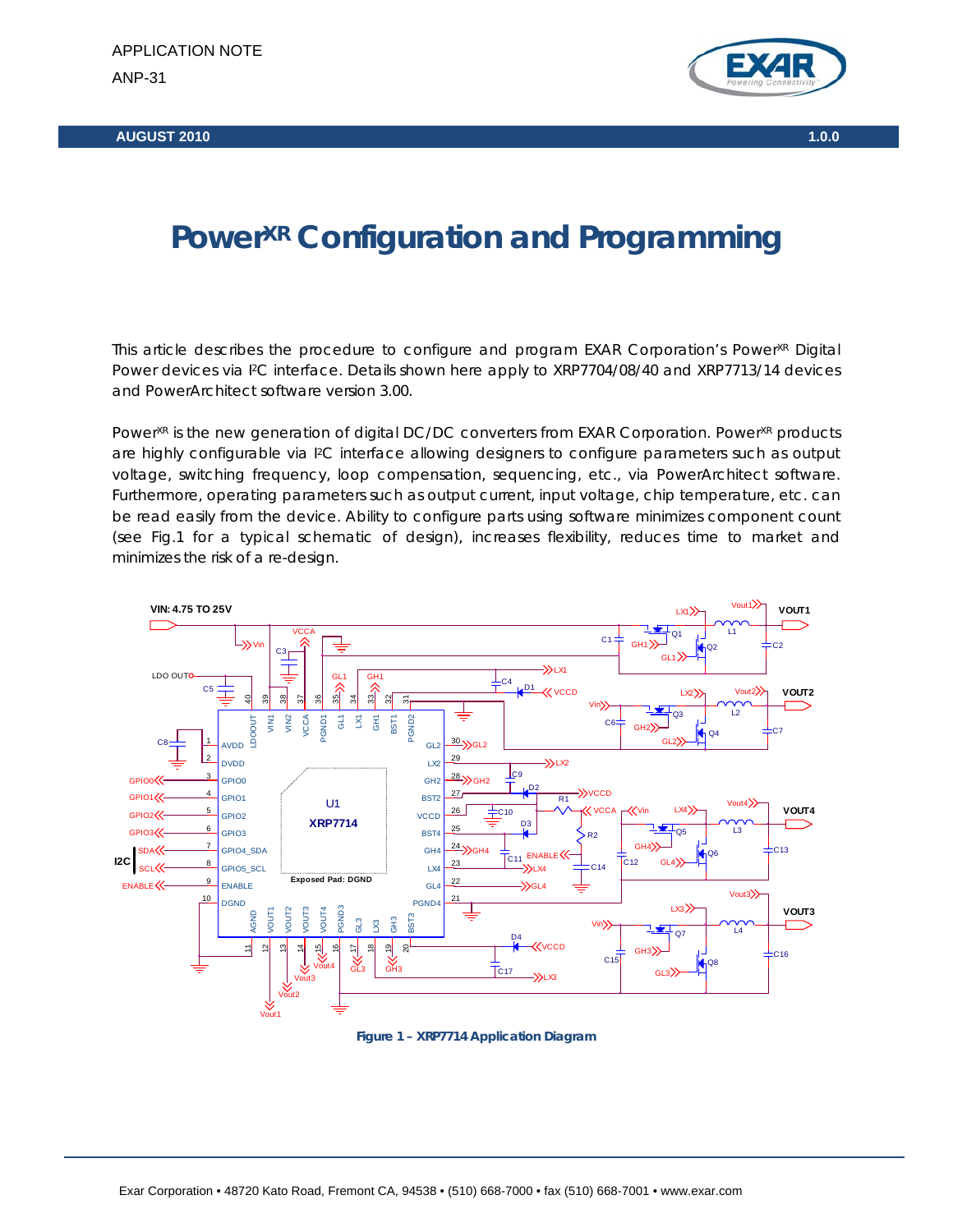# **I2C Interface**

Created by Philips Semiconductors (NXP) and commonly written as 'I2C' stands for Inter-Integrated Circuit and allows communication of data between I2C devices over two wires. I2C interface available in PowerXR products allows:

- Communication with a System Controller or other Power Management devices for optimized system functionality
- Access to modify or read internal registers that control or monitor:
	- o Output Current
	- o Input and Output Voltage
	- o Soft-Start/Soft-Stop Time
	- o "Power Good"
	- o Part Temperature
	- o Enable/Disable Outputs
	- o Over Current and Over Voltage
	- o Temperature Faults
	- o Adjusting fault limits and disabling/enabling faults

# **Internal memory – Configuration Registers and NVM (OTP bootprom):**

In each Power<sup>XR</sup> device, there are two types of memory that can be accessed via  $P<sup>2</sup>C$  interface (see Fig. 2):

- Volatile **Configuration Registers** that can be either read/write or read only. These registers hold the effective control and status information.
- **N**on **V**olatile **M**emory (NVM) that can be read and programmed (**O**ne **T**ime **P**rogramming Only). These registers hold initial configuration to be copied at power up or after a soft reset, into Configuration Registers.



**Fig. 2: Internal Memory Structure** 

Configuration Registers provide effective control and status functions for the device. Control registers are implemented as read/write registers used for setting parameters such as output voltages, loop compensation parameters, channel enable/disable, etc. Status registers are read-only registers that are used for feedback functions such as error/warning flags, output voltage/currents, temperature, etc. Configuration Registers lose their contents when power is removed. This means that at every power-up, Configuration Registers have to be set, to get desired device functionality. This does not necessarily mean that all Configuration Registers can be altered via I2C command. Some of them can be altered only by copying the contents of the NVM (OTP bootprom) into Configuration Registers. At every power-up or after software reset or after disabling/enabling of the device, contents of the NVM (OTP) are automatically transferred into Configuration Registers. Configuration Registers can still be altered via I2C during normal operation of the device (e.g. output voltage). However, some parameters can only be changed when corresponding channels are disabled (e.g. switching frequency).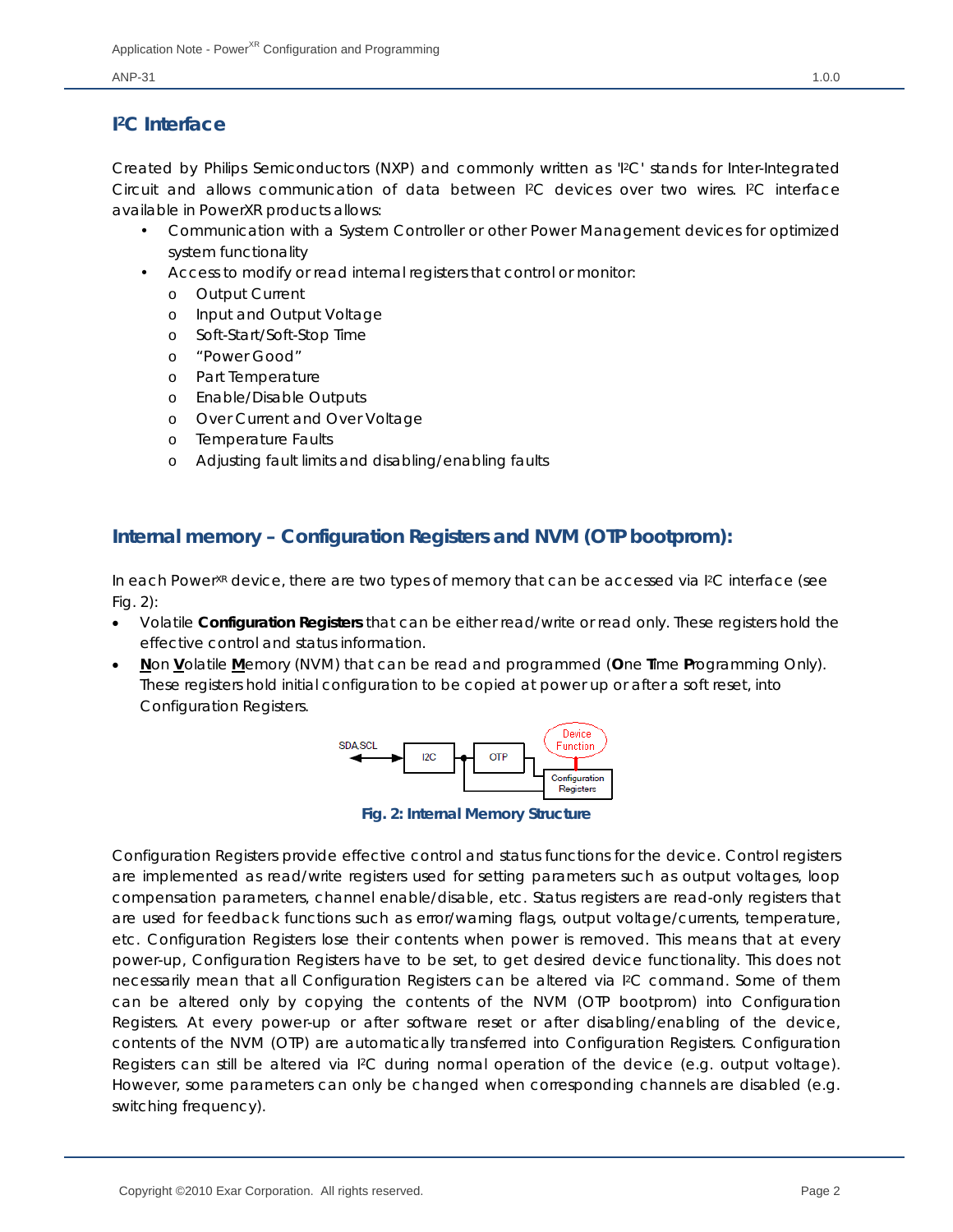NVM is partly programmed during manufacturing process. At the least some trimming information is programmed into the NVM (oscillator, voltage reference, etc.). It is also possible to program complete user design during manufacturing process using the programming service provided by Exar. User can program NVM during final board testing via I2C (e.g. nail-bed adapter) or before the device is mounted onto the PCB through a 3<sup>rd</sup> party device programmer. Devices delivered without a programmed configuration can be safely mounted on the PCB as all power rails are disabled until the device is configured properly via I2C. The NVM can be programmed on a by-bit basis ("0" unprogrammed, "1" programmed).

Power<sup>XR</sup> devices have more than 200 Configuration Registers. These registers have a width of 8-bit even though not all bits are used in every register. Some registers are read only (e.g. VOUT1\_RDBACK), some are write only (e.g. SOFT\_RESET), and some are read/write registers (e.g. VOUT\_TARGET\_CH1). See Table.1 for an example list of registers and their function. NVM (OTP bootprom) can be accessed through writing to a certain Configuration Register - 0xAE for reading, 0xAF for writing to NVM.

| <b>Register Name</b> | <b>Register Address</b> | <b>Effective Bits</b> | <b>Function</b>                            |
|----------------------|-------------------------|-----------------------|--------------------------------------------|
| SLAVE ADDR           | 0x0A                    | <6:1>                 | I <sup>2</sup> C Slave Address             |
| VOUT TARGET CH1      | 0x20                    | <6:0>                 | Set Output Voltage Channel 1<br>(50mV/LSB) |
| VOUT1_RDBACK         | 0xB0                    | 27:0>                 | Read Output Voltage Ch 1 (20mV/LSB)        |
| OTP_READ             | 0xAE                    | 27:0>                 | Location to read from NVM                  |
| <b>OTP WRITE</b>     | 0xAF                    | 27:0>                 | Location to write to NVM                   |
| SOFT RESET           | 0xFF                    | < 0                   | Software Reset                             |

### **Table 1: Configuration Register Map**

From the user perspective there are 2 ways to configure the device:

- "Manually" via I2C interface (e.g. from a micro controller) at every power-up. Internal stand-by LDO can provide power for the micro controller.
- Automatically via internal NVM (OTP bootprom)

# **Accessing PowerXR device via I2C**

**Device addressing:** Power<sup>XR</sup> device acts as a standard <sup>12</sup>C slave. The **7-bit slave address** is stored in NVM (OTP bootprom) and the default slave address is 0x00 but can be altered by the user. Fig. 3 shows I2C electrical interface specification; Fig. 4 shows reserved I2C addresses.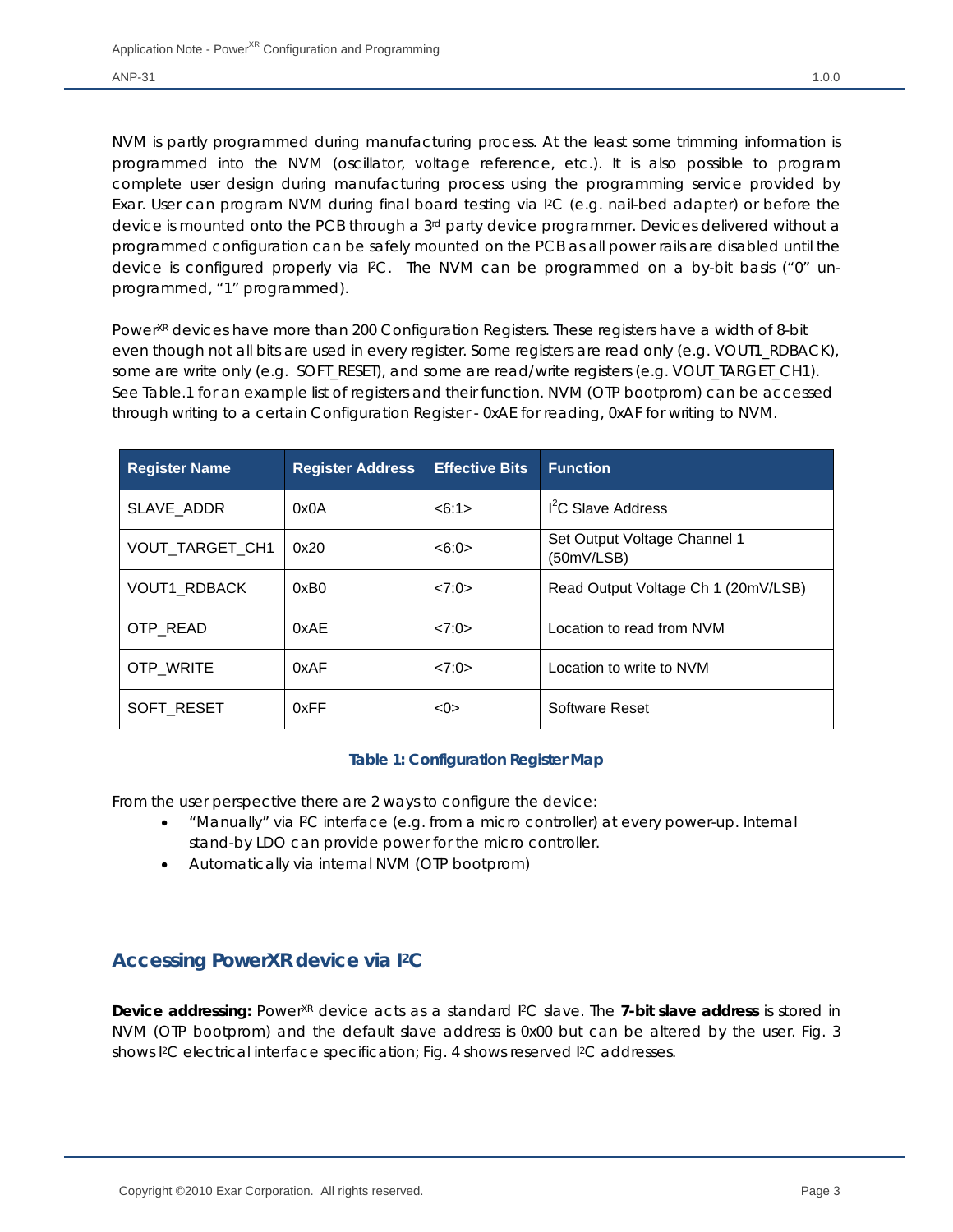### 1<sup>2</sup>C **SPECIFICATION**

| <b>PARAMETER</b>                                                                         | <b>MIN</b>     | <b>TYP</b> | <b>MAX</b> | <b>UNITS</b> | <b>CONDITIONS</b>                                  |
|------------------------------------------------------------------------------------------|----------------|------------|------------|--------------|----------------------------------------------------|
| <b>I2C Speed</b>                                                                         |                |            | 400        | KHz          | Based upon I2C Master Clock                        |
| Input Pin Low Level, V <sub>IL</sub>                                                     |                |            | 0.3 VIO    | v            | $VIO = 3.3 V ± 10\%$                               |
| Input Pin High Level, V <sub>IH</sub>                                                    | 0.7 VIO        |            |            | v            | $VIO = 3.3 V ± 10\%$                               |
| <b>Hysteresis of Schmitt Trigger</b><br>inputs, $V_{\text{hvs}}$                         | $0.05$ VIO     |            |            | v            | $VIO = 3.3 V±10\%$                                 |
| Output Pin Low Level (open<br>drain or collector), $V_{\text{or}}$                       |                |            | 0.4        | v            | $I_{SINK} = 3mA$                                   |
| Input leakage current                                                                    | $-10$          |            | 10         | μA           | Input is between 0.1 VIO and 0.9<br>VIO            |
| Output fall time from $V_{Hmin}$ to<br>$\mathsf{V}_{\mathsf{I} \mathsf{L} \mathsf{max}}$ | $20 + 0.1 C_h$ |            | 250        | ns           | With a bus capacitance from 10<br>$pF$ to 400 $pF$ |
| Capacitance for each I/O Pin                                                             |                |            | 10         | pF           |                                                    |

**Note** 1. C<sub>b</sub> is the capacitance of one bus in pF

### **Fig. 3: XRP7704/08/40 I2C specs**

As the default slave address of 0x00 is a reserved address (see Fig. 4), user has to change I<sup>2</sup>C slave address of the Power<sup>XR</sup> device when used in conjunction with other I<sup>2</sup>C devices. However, if Power<sup>XR</sup> device is the only part connected to I<sup>2</sup>C bus, there is no need to change the slave address.

| Slave address | <b>R/W bit</b> | <b>Description</b>                               |
|---------------|----------------|--------------------------------------------------|
| 0000 000      | 0              | general call address <sup>[1]</sup>              |
| 0000 000      |                | START byte <sup>[2]</sup>                        |
| 0000 001      | x              | CBUS address <sup>[3]</sup>                      |
| 0000 010      | x              | reserved for different bus format <sup>[4]</sup> |
| 0000 011      | x              | reserved for future purposes                     |
| 0000 1XX      | x              | Hs-mode master code                              |
| 1111 1XX      | x              | reserved for future purposes                     |
| 1111 0XX      | X              | 10-bit slave addressing                          |

[1] The general call address is used for several functions including software reset.

[2] No device is allowed to acknowledge at the reception of the START byte.

[3] The CBUS address has been reserved to enable the inter mixing of CBUS compatible and I<sup>2</sup>C bus compatible devices in the same system. I<sup>2</sup>C-bus compatible devices are not allowed to respond on reception of this address.

[4] The address reserved for a different bus format is included to enable I<sup>2</sup>C and other protocols to be mixed. Only I<sup>2</sup>C-bus compatible devices that can work with such formats and protocols are allowed to respond to this address.

### **Fig. 4: I2C reserved addresses**

**Note:** I 2C slave address simply cannot be altered by writing into volatile configuration registers. To alter I2C slave address, NVM (OTP bootprom) address 0x0A has to be programmed. For the new address to take effect, it is necessary to cycle power or toggle enable pin or initiate software reset i.e. write to configuration register 0xFF.

The SLAVE\_ADDR location in NVM (address 0x0A) uses 6 bits (<6:1>). This means that the LSB of the 7 bit I<sup>2</sup>C address is always 0. The LSB can only be changed through GPIO3, when configured accordingly. Doing so allows two Power<sup>XR</sup> devices with the same slave address programmed in a chain by connecting GPIO3 to 0 on one device and to 1 on the other. The two devices then have different 7-bit slave addresses: xxxxxx0 & xxxxxx1 (Fig. 5).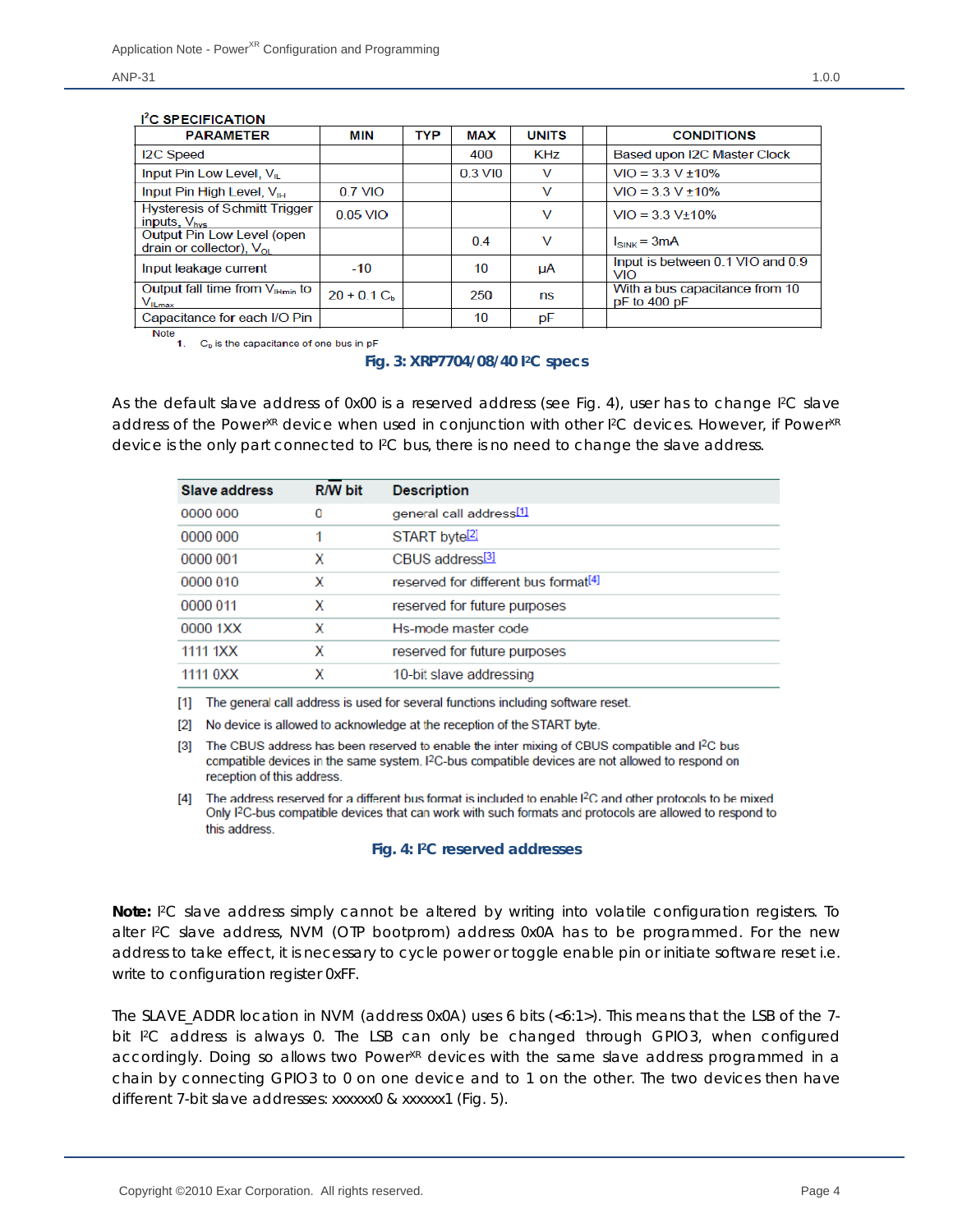

**Fig. 5: I2C chain with 2 devices – LSB slave address is determined by GPIO3** 

There are four GPIO Configuration Registers (GPIOx\_CONFIG). The upper 4 bits determine functionality of the GPIO, lower 4 bits determine corresponding channel (See Fig. 6). For example, when writing "1010 0011" to Configuration Register, 0x90, then GPIO0 acts as an enable signal for channels 1 and 2. To configure GPIO3 for LSB slave address functionality, 0x94 has to be written into Configuration Register 0x93 i.e. NVM location 0x93 has to be programmed with a value "0x94". The same functionality can be achieved by activating the checkbox, "Use GPIO3 to control LSB of I<sup>2</sup>C address" under the "Digital Design" tab.



### **GPIOx\_CONFIG**

- "0001" SoftStart in Progress for Channel X
- "0010" OVC Fault occurred on Channel X
- "0011" OVC Warning occurred on Channel X
- "0100" OVP Fault occurred on Channel X
- "0101" PWRGD flag on Channel X
- "0110" UVLO Fault/OverTemp Fault or Warning
- "**1001**" CLK\_IN (GPIO1)/SYNC\_IN (GPIO2)/ **I 2 C LSB Select (GPIO3)**
- "1010" ENABLE pin for Channel X
- "1011" ENABLE pin for StandbyLDO and Channel X

### **Fig. 6: GPIO Configuration**

### **Read/Write Configuration Register & Program/Verify NVM (OTP bootprom):**

A Configuration Register read is initiated by a START condition followed by the 7-bit slave address and the R/W bit set to write direction. The following data byte written to the slave contains the address of the register that will be transferred during the following read cycle. Current write transfer is terminated by an ACK condition followed by a repeated Start condition to begin the read transfer. Read transfer again transmits the slave address followed by R/W set to red direction. The following byte transferred from the slave to the master contains the content of the addressed register. The transfer has to be concluded by a NAK and a stop condition. Configuration Register writes and NVM read/writes require a similar procedure. Fig. 7 to Fig. 10 show how to read/write the Configuration Register and how to read (verify) and program the NVM.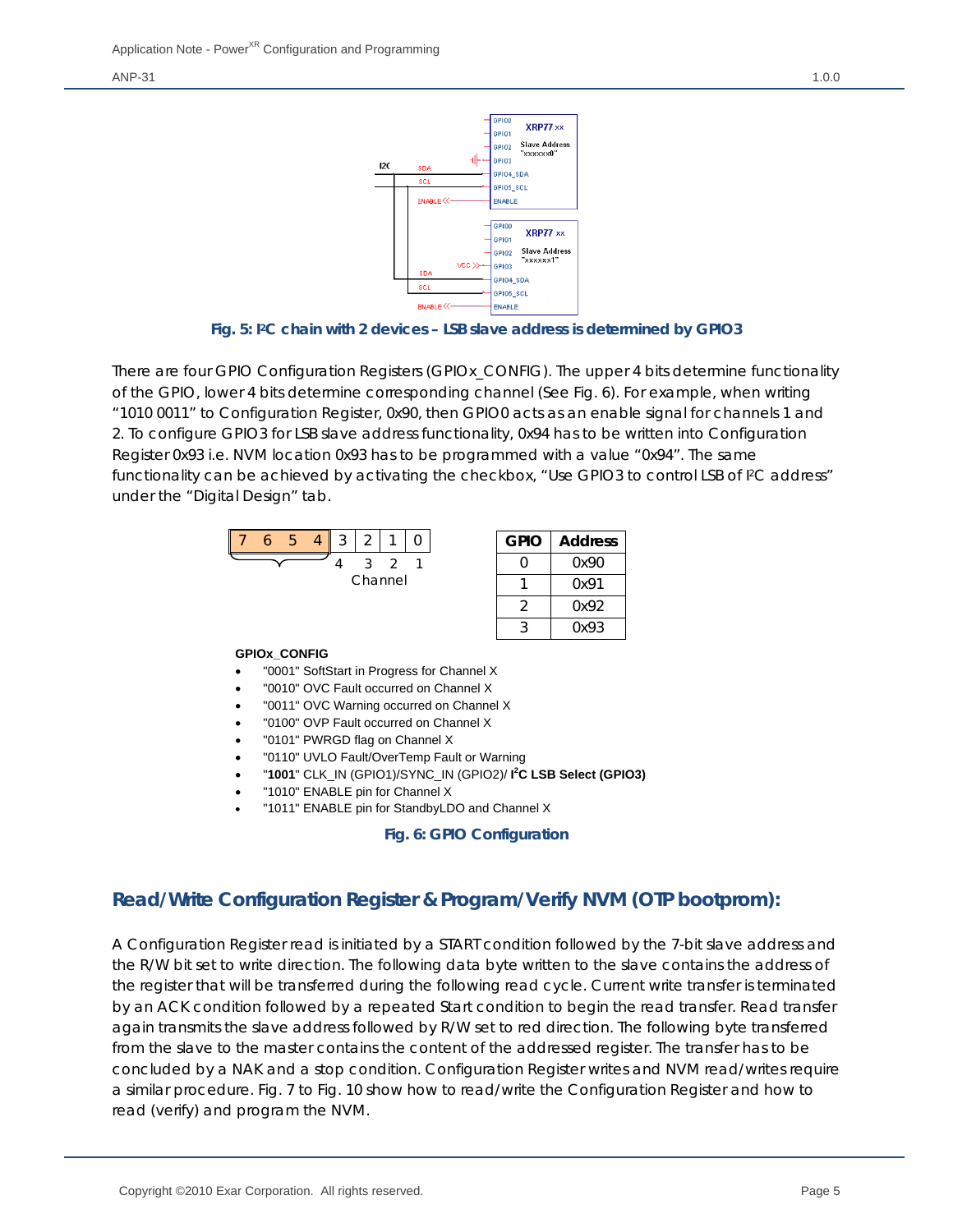



**Fig. 7 - Configuration Register Read** 



**Fig. 8 -Configuration Register Write** 



### **Fig. 9 - NVM Read (Verify)**

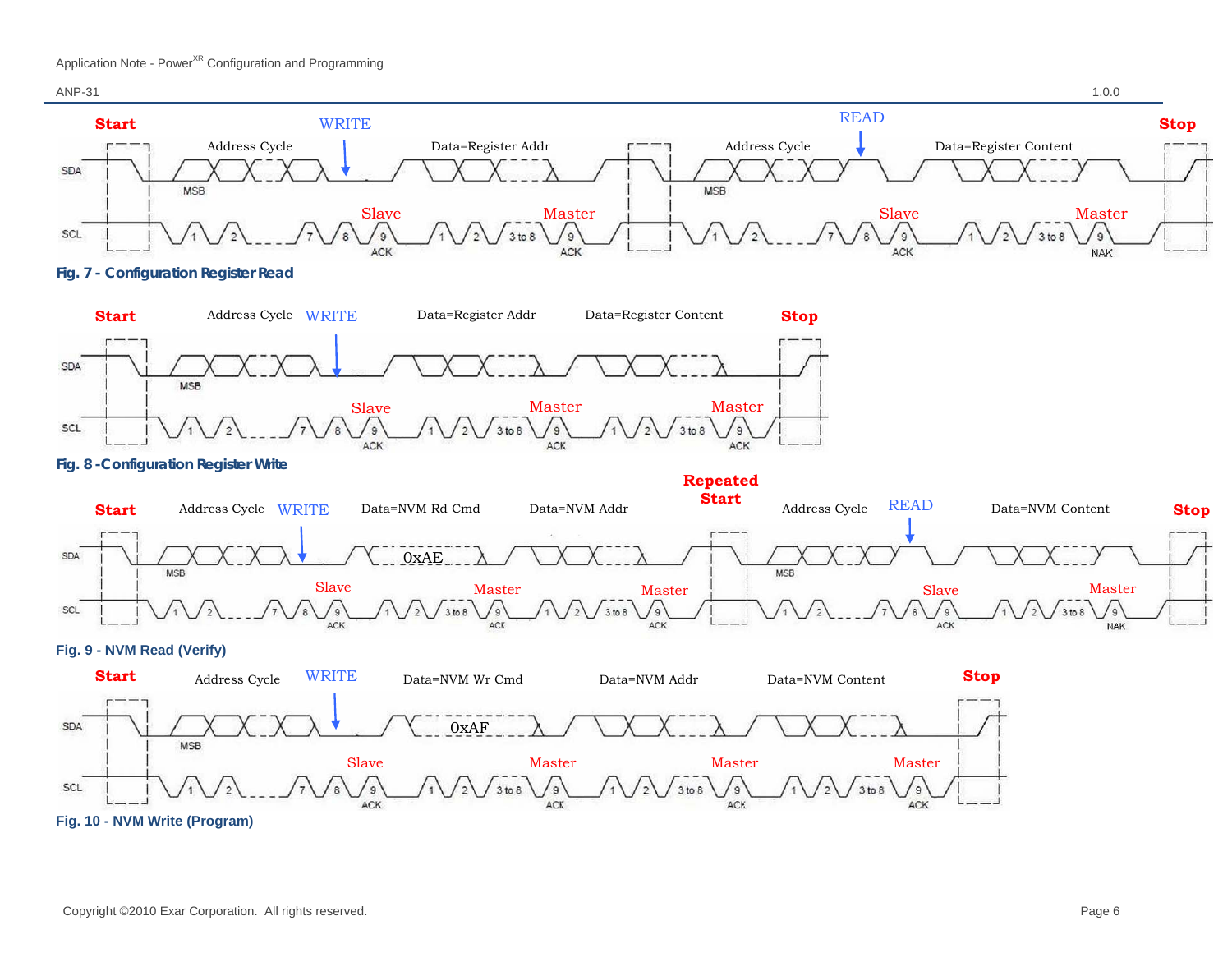### **Using PowerArchitect Design Software:**

PowerArchitect is the design software for all EXAR Power<sup>xR</sup> Digital Power products. PowerArchitect supports complete design process and allows the designer to configure, program and debug the circuit. Following section describes how to modify the contents of the NVM to change I2C slave address and how to setup PowerArchitect software to select the desired device. Fig. 11 shows how to make necessary steps in the design software.



**Fig. 11: PowerArchitect Software Selection Tabs** 

Selecting desired slave device: Power<sup>XR</sup> design software, "PowerArchitect," needs to know I<sup>2</sup>C slave address in order to talk to the desired device. The address can be set under the "Demo" tab by selecting "Set I<sup>2</sup>C Address ..." (Fig. 12). The address has to be set as a decimal value (0-127). This value is NOT stored in the configuration file (.cfg) when saving the design.

| i2c address 0 |  | $\frac{1}{x}$ Set i2c Address                        |
|---------------|--|------------------------------------------------------|
|               |  | Fig. 12: Setting I <sup>2</sup> C address in the GUI |

Note: Software releases before version 2.69 do not support slave addresses other than the default value of 0x00.

**Using GPIO3 to control LSB of I2C slave address:** In order to use GPIO3 to control LSB of the slave address, it is necessary to select "Use GPIO3 to control LSB of I2C address" option under the Digital Design tab (Fig. 13). When this option is selected, software writes 0x94 into Configuration Register 0x93 to enable this feature. As the Configuration Registers are volatile, setting is lost when power is removed or a software reset occurs. To permanently enable this feature, NVM has to be programmed accordingly.

| Digital Design                      |                                                                  |
|-------------------------------------|------------------------------------------------------------------|
| – I2C Serial Config                 |                                                                  |
| - Are you going to use $12C$ $\sim$ |                                                                  |
| O Yes<br><b>O</b> No                | Use GPIO3 to control LSB of I2C address.<br>Hardware Address   0 |

**Fig. 13: Using GPIO3 to control the LSB of the slave address**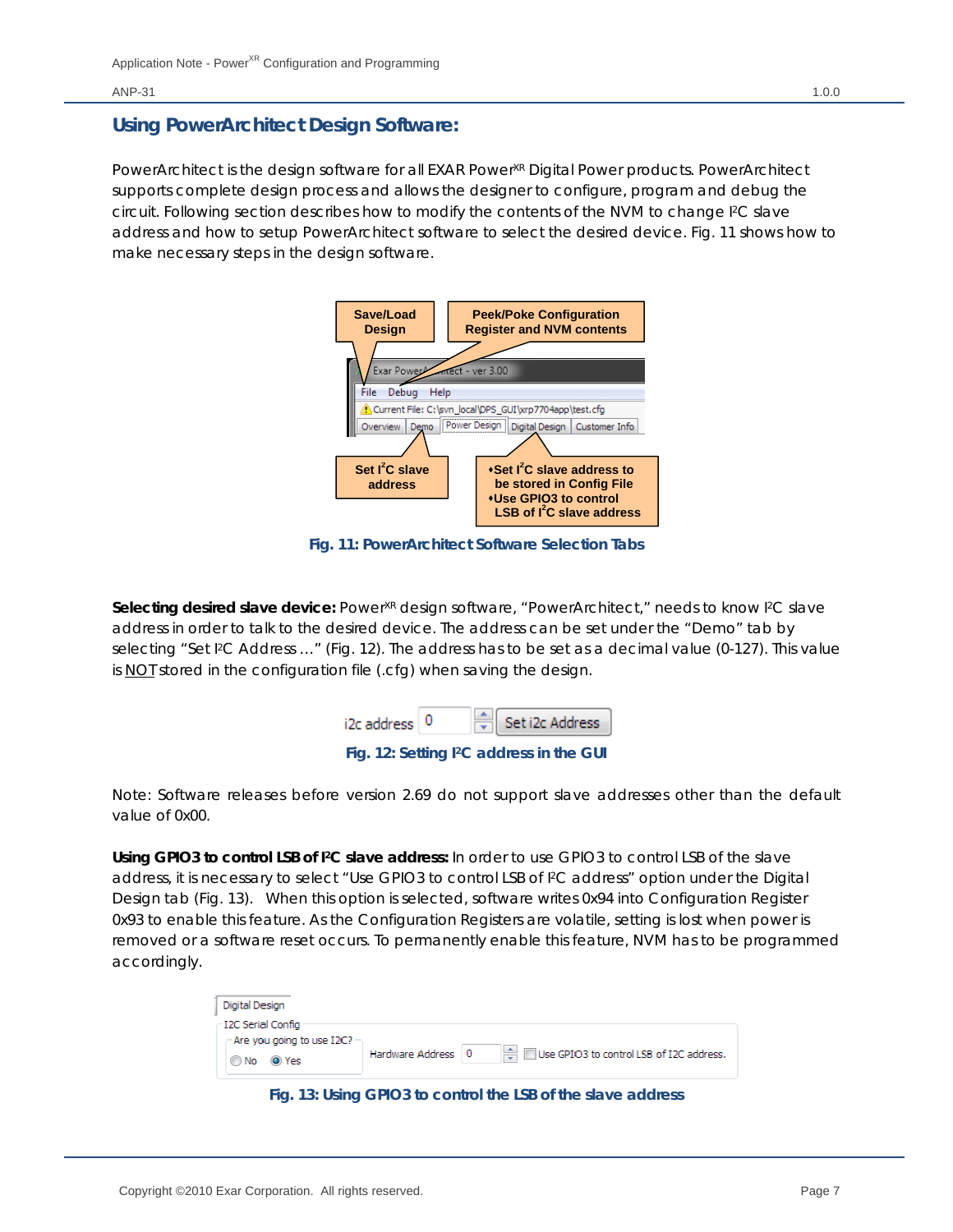**Storing I2C slave address in the Configuration File (.cfg):** Value specified under "Hardware Address" field (Fig. 13) will be stored in the Configuration File. Whenever a Configuration File is loaded with a non-zero value for "Hardware Address," I2C address (Fig. 12) is set accordingly. The value is also taken into account when programming NVM (OTP bootprom) with the current settings.

Changing default I<sup>2</sup>C slave address of the Power<sup>XR</sup> device: To change default I<sup>2</sup>C slave address of the Power<sup>XR</sup> device, the NVM (OTP bootprom) location - 0x0A (SLAVE\_ADDR) has to be programmed. Since, NVM is one-time programmable, one needs to make sure that the right value has been chosen. (see Fig. 4 for reserved addresses)

- When changing I2C slave address, Peek/Poke functionality can be used to write to the NVM (Fig. 14). Value programmed into NVM only takes effect when a soft reset is issued or power is cycled. Peek/Poke function asks for 8-bit hex value as data to be programmed, whereas the slave address is only 7-bit. Therefore, MSB is not used, the LSB has to be 0 (even addresses only) For example, to program a slave address of 64 (decimal), a hex value of 0x40 has to be written into NVM location 0x0A (Fig. 14). For complete user modifiable 7705 register map, see Appendix – A.
- When programming complete NVM with the current settings the "Hardware Address" field (Fig. 13) is used.

| Debug: Peek / Poke<br>Σ |               |         |                          |  |  |  |  |  |  |
|-------------------------|---------------|---------|--------------------------|--|--|--|--|--|--|
| Peek / Poke             |               |         |                          |  |  |  |  |  |  |
|                         |               |         |                          |  |  |  |  |  |  |
|                         |               |         |                          |  |  |  |  |  |  |
| Register                | 0x            | xrp7704 | $\overline{\phantom{a}}$ |  |  |  |  |  |  |
| Data                    | 0x            | hex     |                          |  |  |  |  |  |  |
|                         | Read<br>Write |         |                          |  |  |  |  |  |  |
|                         |               |         |                          |  |  |  |  |  |  |
|                         |               |         |                          |  |  |  |  |  |  |

### **Fig. 14: Programming SLAVE\_ADDR Register**

To program NVM, select "Program NVM" under the File tab (Fig. 15)

|      | 2 - Exar PowerArchitect - ver 3.00 |
|------|------------------------------------|
| File | Debug Help                         |
|      | New Design                         |
|      | Load Design                        |
|      | Save Design                        |
|      | Save Design As                     |
|      | <b>Select Revision</b>             |
|      | Board Search                       |
|      | Export                             |
|      | Program NVM                        |
|      | Fxit                               |

 **Fig. 15: Programming NVM**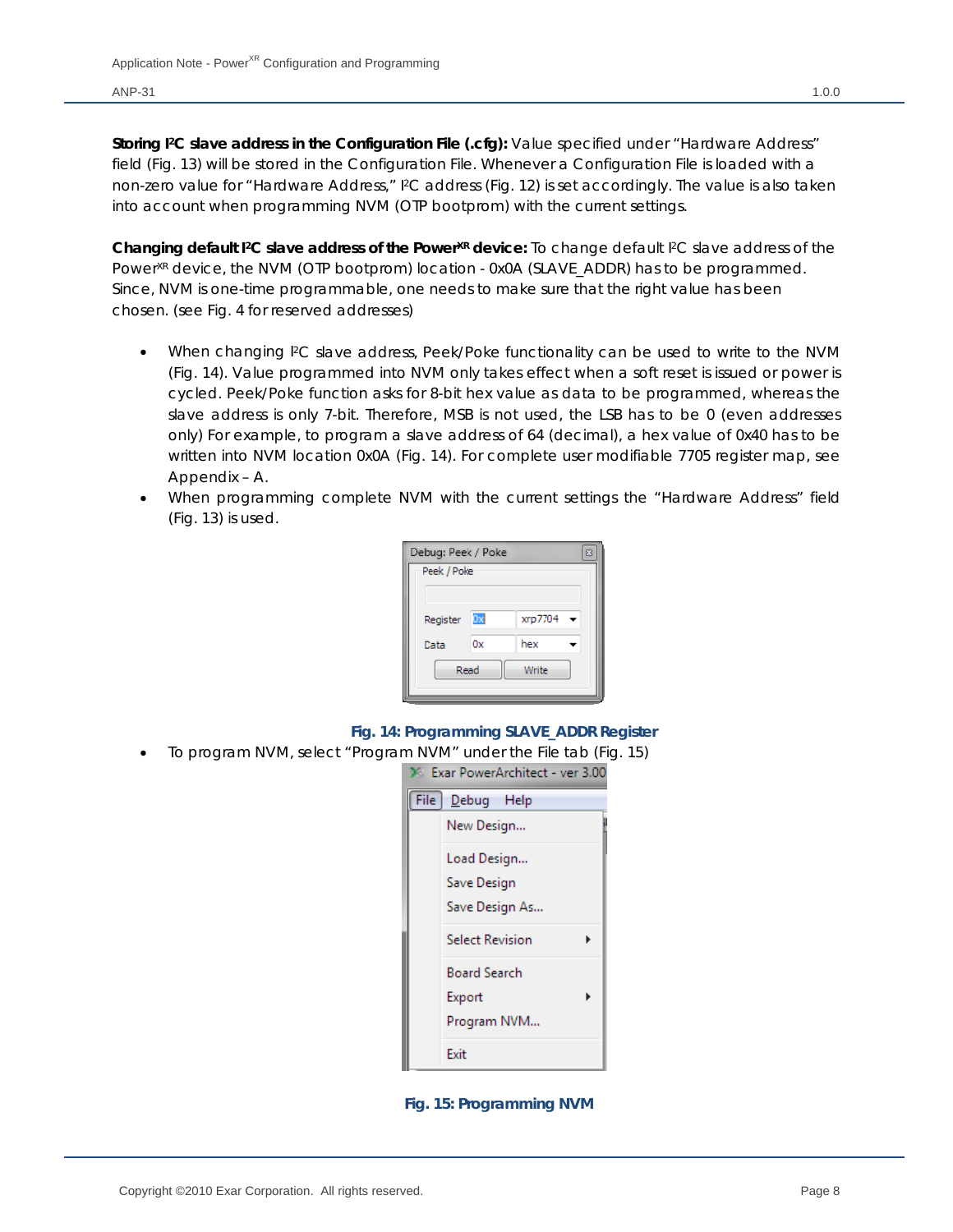### **Appendix – A – 7704 Register Map**

## **XRP7704 Register Map**

| <b>Address</b> | <b>Register Name</b> | <b>Bit</b><br>Length | <b>Description</b>                                                                                                                                                                                                                                                                                                                                                       | <b>RunTime</b> |
|----------------|----------------------|----------------------|--------------------------------------------------------------------------------------------------------------------------------------------------------------------------------------------------------------------------------------------------------------------------------------------------------------------------------------------------------------------------|----------------|
|                |                      |                      |                                                                                                                                                                                                                                                                                                                                                                          |                |
|                | I <sup>2</sup> C     |                      |                                                                                                                                                                                                                                                                                                                                                                          | <b>No</b>      |
| 0x0A           | SLAVE_ADDRESS        | <7:0>                | • I <sup>2</sup> C address in hexadecimal and should be greater than 80H.<br>$\bullet$ Bit [7] needs to be a "1."<br>• Bit [6:1] is the configurable portion of the address.<br>• NOTE: Bit [1] can be set through GPIO4, depending upon the OTP<br>GPIO configuration.<br>• Bit [0] is reserved based upon $I^2C$ protocol and is used for read or write<br>operations. |                |

| <b>CH</b> | СH   | <b>CH</b> | <b>CH</b> | <b>Output Voltage</b>  |       |                                                                                                                                                 |            |            |                                                                                                                                       |            |            |                                                                                                                                                                                                                                                                                                        | <b>Yes</b> |
|-----------|------|-----------|-----------|------------------------|-------|-------------------------------------------------------------------------------------------------------------------------------------------------|------------|------------|---------------------------------------------------------------------------------------------------------------------------------------|------------|------------|--------------------------------------------------------------------------------------------------------------------------------------------------------------------------------------------------------------------------------------------------------------------------------------------------------|------------|
|           | 2    | 3         | 4         | <b>Set Point</b>       |       |                                                                                                                                                 |            |            |                                                                                                                                       |            |            |                                                                                                                                                                                                                                                                                                        |            |
| 0x20      | 0x40 | 0x60      | 0x80      | <b>VOUT TARGET CHx</b> | <7:0> | • 7-bit data [6:0] sets output voltage target for each channel.<br>MSB [7] must be "0."<br>above 7'h66 will produce 5.1v target.<br>Vout<br>64h | 3.3<br>42h | 2.5<br>32h | version VOUTx_TARG. VOUTx_TARG is incremented from 0 to<br>as a reference for error generator block. Bit [7] is unused.<br>1.8<br>24h | 1.2<br>18h | 0.9<br>12h | • The target VOUT value ranges from 600mv to 5.1v (linearly equivalent to<br>7'h0C to 7'h66, with a resolution of 50mv/lsb.) Any inputs with 7-bit value<br>• The VOUT_TARGET_CHx is used as a final value for the internal ramped<br>VOUTx_TARGET over the soft-start-ramp period. VOUTx_TARG is used |            |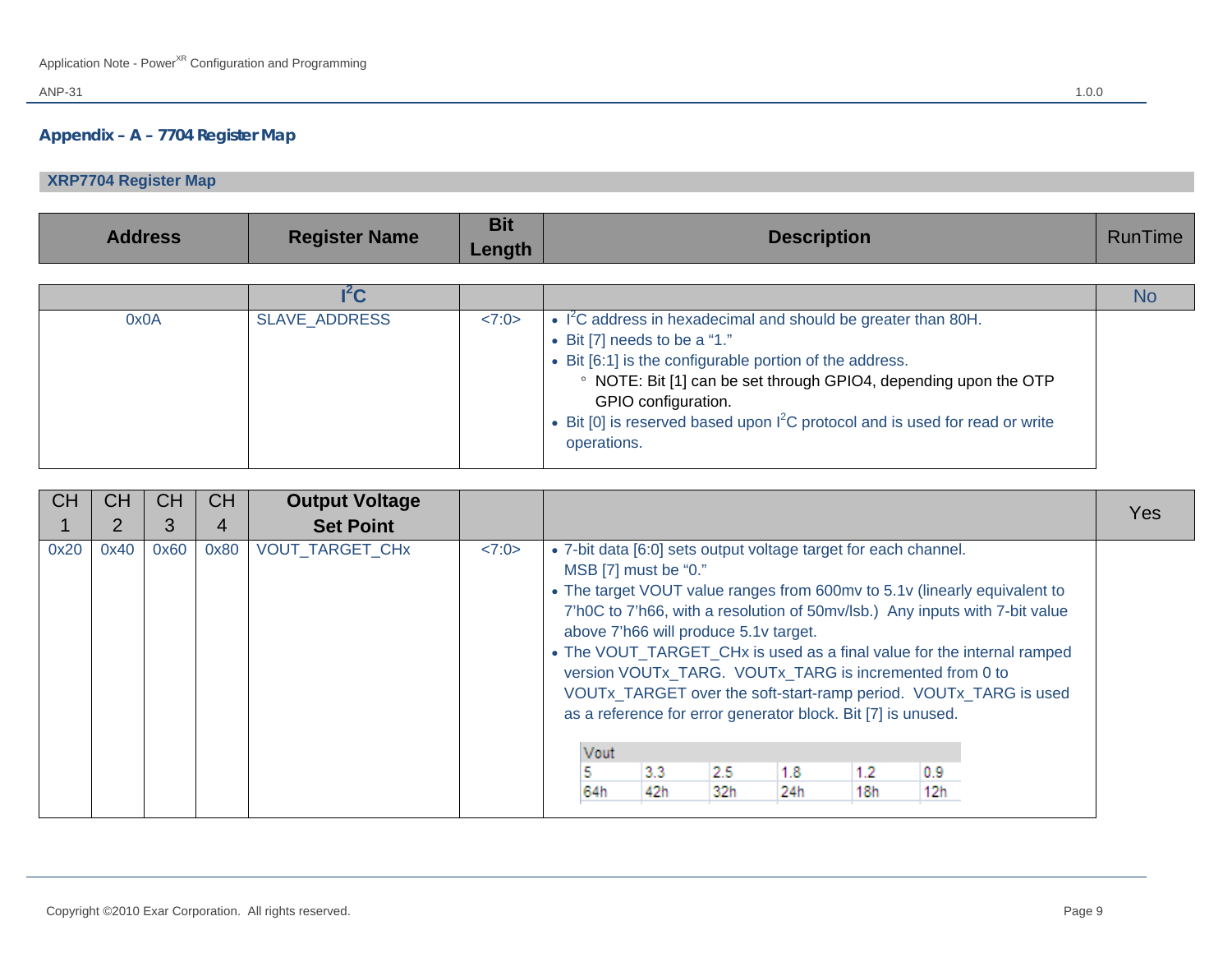| <b>CH</b> | СH             | <b>CH</b> | <b>CH</b> | <b>Start up and</b>                             |       |                                                                                                                                                                                                                                                                                                                                                                                                                                                                                                                                                                                                                                                                                                                                                                                                                                                                                                 | Yes |
|-----------|----------------|-----------|-----------|-------------------------------------------------|-------|-------------------------------------------------------------------------------------------------------------------------------------------------------------------------------------------------------------------------------------------------------------------------------------------------------------------------------------------------------------------------------------------------------------------------------------------------------------------------------------------------------------------------------------------------------------------------------------------------------------------------------------------------------------------------------------------------------------------------------------------------------------------------------------------------------------------------------------------------------------------------------------------------|-----|
|           | $\overline{2}$ | 3         | 4         | <b>Shut down</b>                                |       |                                                                                                                                                                                                                                                                                                                                                                                                                                                                                                                                                                                                                                                                                                                                                                                                                                                                                                 |     |
| 0x21      | 0x41           | 0x61      | 0x81      | PD_FALL_LB_CHx<br>(Power Down<br>Configuration) | <7:0> | • This register along with PD_FALL_HB_CHx register bits are used to set delay<br>time and ramp-down of VOUT for each channel over a specified time when<br>the channel is turned off.<br>• The channel is turned off by ENABLE which is done either by $I^2C$ register, or<br>GPIO.<br>• The 2 x 8-bit data bytes set delay and ramp-down time.<br>High Byte [7:2] of PD_FALL_HB_CHx register sets delay time at 250 us per<br>step.<br>High Byte [1:0] (of PD_FALL_HB_CHx register), Low Byte [7:0] (of PD<br>_FALL_LB_CHx register) sets the time to decrement 50mv. The time it takes<br>to decrement 50mv is the decimal value of the 10-bit data *1us.<br>Ex: If 10-bit data set is 0x002, 1v VOUT fall time would be $(1/.05)^*1us^*2=$<br>40us; if 10-bit data is 0x0FF, it would be $(1/0.05)^*$ 1us $*$ 255 = 5.1ms; if 10-bit<br>data is 0x3FF, it would be (1/0.05)*1us*1023=20.46ms |     |
| 0x22      | 0x42           | 0x62      | 0x82      | PD_FALL_HB_CHx                                  | <7:0> | • This register along with PD_FALL_LB_CHx register bits are used to set delay<br>and ramp-down time of VOUT signal for each channel when the channel is<br>turned off.<br>• Bits [7:2] set delay time at 250us per step. These bits set delay time before<br>ramp-down of VOUT starts.<br>• Bits [1:0] along with bits [7:0] of PD_FALL_LB_CHx register are used to set<br>ramp-down time.                                                                                                                                                                                                                                                                                                                                                                                                                                                                                                      |     |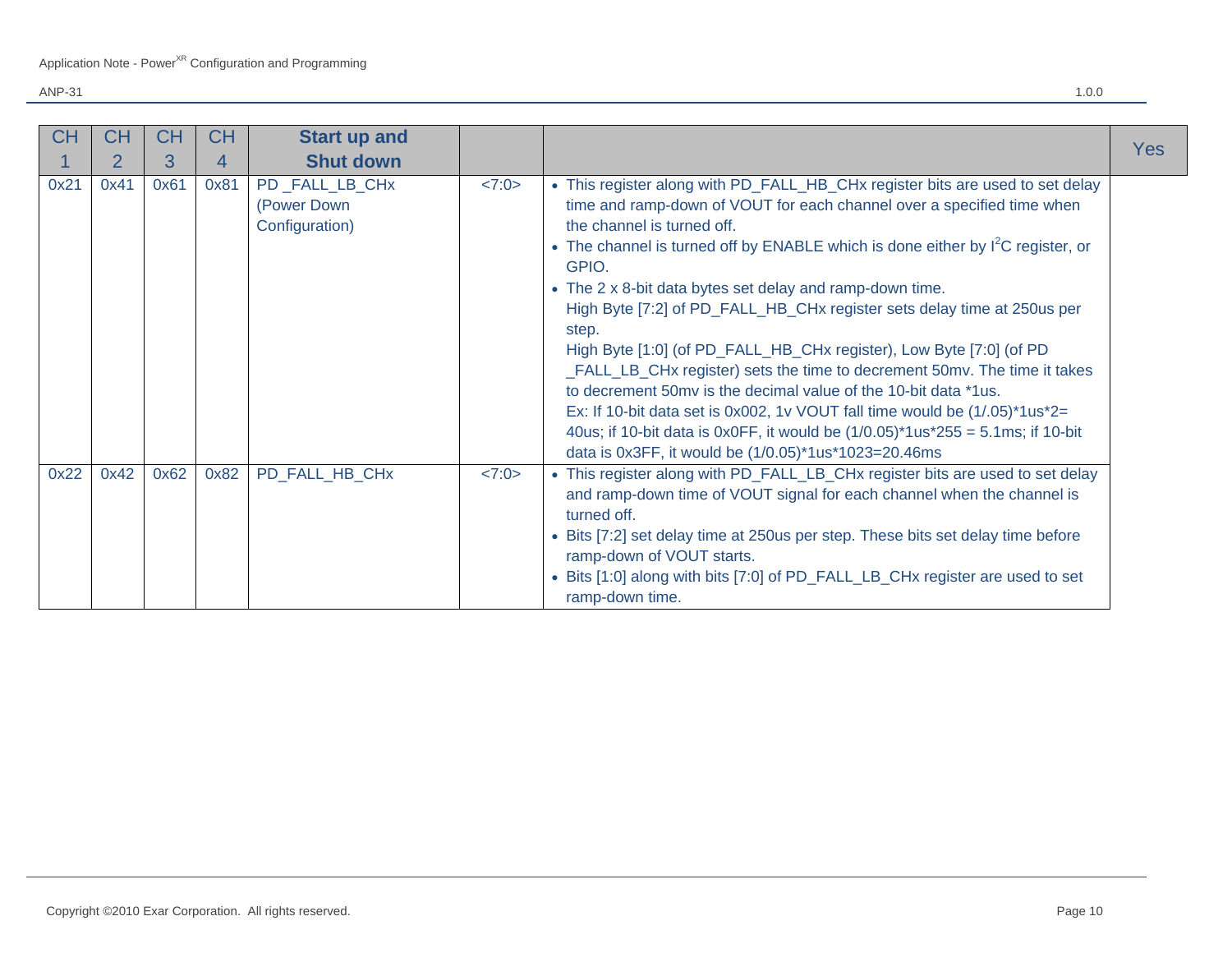| 0x23<br>0x24 | 0x43<br>0x44 | 0x63<br>0x64 | 0x83<br>0x84 | SS_RISE_LB_CHx<br>(Power Up Configuration)<br>SS RISE HB CHx                         | <7:0><br><7:0> | • This register along with SS_RISE_HB_CHx register bits are used to set delay<br>time and ramp-up of VOUT for each channel over a specified time when the<br>channel is enabled.<br>• 2 x 8-bit data bytes set delay and the ramp-up time<br>• High Byte [7:2] of SS_RISE_HB_CHx register, sets delay time, with 250us<br>per step. If set to 0x00, there is no delay.<br>• High Byte [1:0] (of SS_RISE_LB_CHx register), Low Byte [7:0] (of<br>SS_RISE_LB_CHx register) make up 10-bit data that sets the incremental<br>time for each 50mv. The time it takes to increment each 50mv is the decimal<br>value of the 10-bit data *1us.<br>° Ex: If 10-bit data set is 0x002, 1v VOUT total rise time would be<br>$(1/.05)^*1us^*2 = 40us$ ; if 10-bit data is 0x0FF, it would be $(1/0.05)^*1us^*255$<br>$= 5.1$ ms; if 10-bit data is 0x3FF, it would be $(1/0.05)$ <sup>*</sup> 1us <sup>*</sup> 1023=20.46ms<br>• This register along with SS_RISE_LB_CHx register bits are used to set delay<br>and ramp-up time of VOUT signal for each channel when the channel is |
|--------------|--------------|--------------|--------------|--------------------------------------------------------------------------------------|----------------|---------------------------------------------------------------------------------------------------------------------------------------------------------------------------------------------------------------------------------------------------------------------------------------------------------------------------------------------------------------------------------------------------------------------------------------------------------------------------------------------------------------------------------------------------------------------------------------------------------------------------------------------------------------------------------------------------------------------------------------------------------------------------------------------------------------------------------------------------------------------------------------------------------------------------------------------------------------------------------------------------------------------------------------------------------------------------|
|              |              |              |              |                                                                                      |                | enabled.<br>• Bits [7:2] set delay time at 250us per step. These bits set delay time before<br>ramp-up of VOUT starts.<br>• Bits [1:0] along with bits [7:0] of SS_RISE_LB_CHx register are used to set<br>ramp-up time.                                                                                                                                                                                                                                                                                                                                                                                                                                                                                                                                                                                                                                                                                                                                                                                                                                                  |
| 0x2E         | 0x4E         | 0x6E         | 0x8E         | <b>VOUT SHUTD THRESH</b><br><b>CH<sub>x</sub></b><br>(Shutdown Threshold<br>Voltage) | <7:0>          | • This register sets output voltage threshold at which the channel stops<br>outputting pulses.<br>• 8-bit byte. The value can be programmed from 0 to SET_VOUT_TARGET<br>voltage output, with the same resolution as the set target output voltage i.e. a<br>resolution of 50mv/lsb.<br>• To perform a "Passive Shutdown" of the channel, i.e. stop sending pulses and<br>allow any residual load to pull down the output, set this register to the same<br>value as the target voltage.<br>• To perform an "Active Shutdown" of the channel, i.e. have the chip regulate<br>the output voltage down to a "stop threshold," set this register value to the<br>preferred "stop voltage."                                                                                                                                                                                                                                                                                                                                                                                   |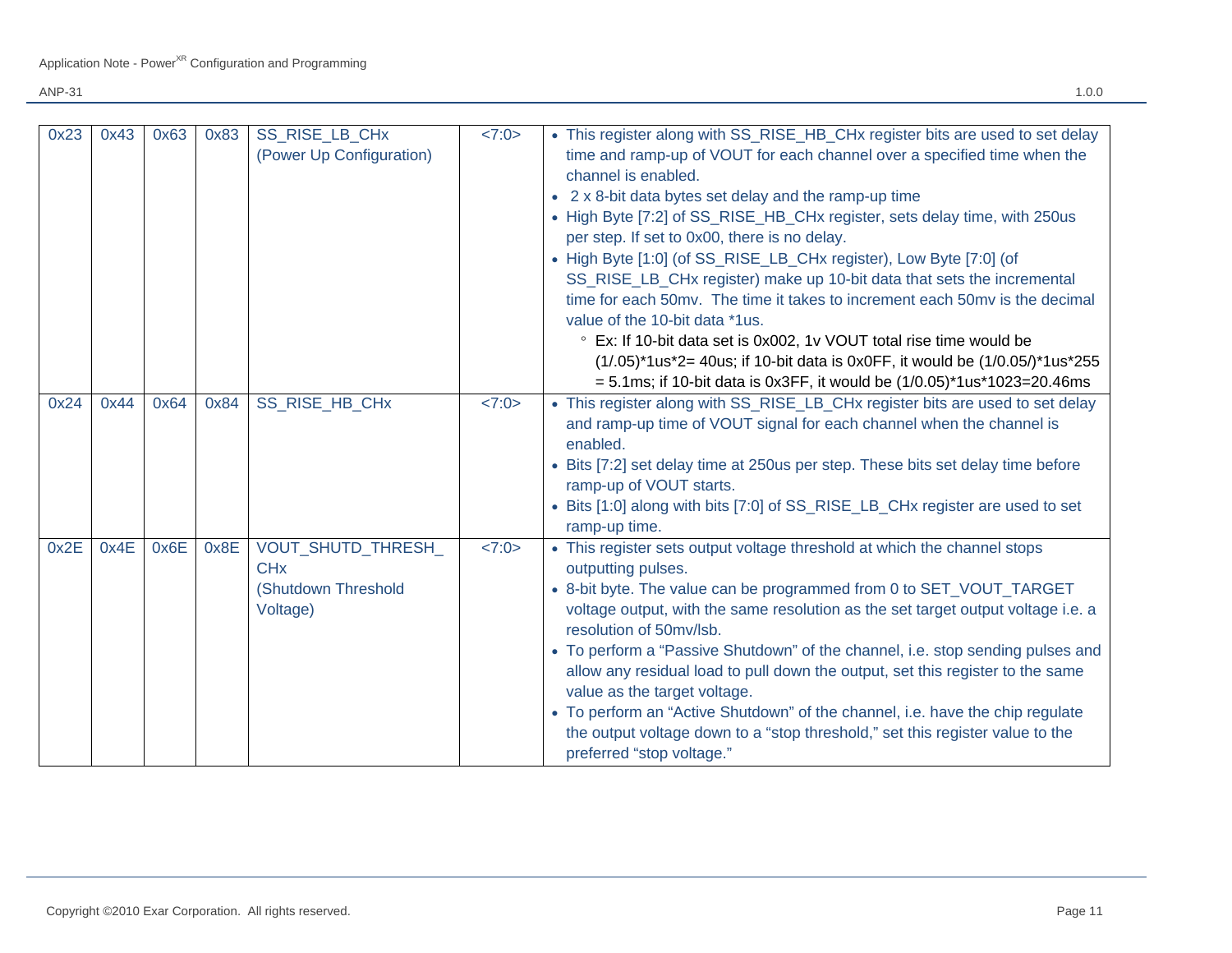| <b>CH</b> | <b>CH</b>      | <b>CH</b> | <b>CH</b> | <b>OCP - Over Current</b> |       |                                                                                                                                                                                                                                                                                                                                                                                                                                                                                                                                                                                                                                                                                                                                                                                                                                                                                                                                                                                                                                                                                                                                                                                                                                                                                                                                                                                                                                  |            |
|-----------|----------------|-----------|-----------|---------------------------|-------|----------------------------------------------------------------------------------------------------------------------------------------------------------------------------------------------------------------------------------------------------------------------------------------------------------------------------------------------------------------------------------------------------------------------------------------------------------------------------------------------------------------------------------------------------------------------------------------------------------------------------------------------------------------------------------------------------------------------------------------------------------------------------------------------------------------------------------------------------------------------------------------------------------------------------------------------------------------------------------------------------------------------------------------------------------------------------------------------------------------------------------------------------------------------------------------------------------------------------------------------------------------------------------------------------------------------------------------------------------------------------------------------------------------------------------|------------|
|           | $\overline{2}$ | 3         | 4         | <b>Set Point</b>          |       |                                                                                                                                                                                                                                                                                                                                                                                                                                                                                                                                                                                                                                                                                                                                                                                                                                                                                                                                                                                                                                                                                                                                                                                                                                                                                                                                                                                                                                  | <b>Yes</b> |
| 0x25      | 0x45           | 0x65      | 0x85      | VIOUT_MAX_CHx             | <7:0> | • The maximum current output for each channel is set through this register.<br>The load current is represented in the form of voltage across Rds-on of the<br>low side FET. For example, if the voltage is 300mv, and Rds-on is 20 m<br>ohms, then the load current would be 15A.<br>• The Voltage across the FET is referred to as VIOUT. The 8-bit register<br>VIOUT_MAX_CHx has 6 bits [5:0] that set the maximum VIOUT allowed, and<br>2 bits [7:6] that set warning levels.<br>• The maximum VIOUT allowed is 320mv. The 6-bit data [5:0] gives a full range<br>of 320my with a resolution of 5my/lsb.<br>• If the output current *Rds-on exceeds this setting for 2 consecutive switching<br>cycles, OCP fault will be set. This OCP flag can be read out via<br>READ_FAULT register or through one of the GPIO pins (given that this GPIO<br>pin had been configured to be an output for OCP flag).<br>• The OCP voltage is measured 4 clock cycles after the measured GL external<br>signal goes high. It i.e. OCP Voltage, is not based on the internal GL signal.<br>$\degree$ Ex: If 8 bit data is set to 0x14, maximum VIOUT allowed would be = 20*5<br>$= 100$ mv.<br>• The 2 MSB [7:6] of VIOUT_MAX_CHx register are to set OCP warning limit.<br>VIOUT_MAX_CHx<br>Voltage level below VIOUT - Max allowed<br>[7:6]<br>10 <sub>m</sub> V<br>00<br>20mV<br>01<br>10<br>30 <sub>m</sub> V<br>40 <sub>m</sub> V<br>11 |            |
| 0x26      | 0x46           | 0x66      | 0x86      | ISENSE_PARAM_CHx          | <7:0> | • This register sets 2 parameters in current load measurement.<br>• Bit [2:0] sets the zero-crossing offset. Bit [3] is not used and is ignored.<br>• Bit [7:4] sets the delay from when GL goes high to when track-n-hold starts.<br>This delay includes "blanking time."<br>• NOTE: On readback, Bit [7:4] are shifted right by one bit. So while<br>reading the data, user needs to keep in mind that Bit [7] is unused,<br>Bits[6:3] represent delay, and Bits[2:0] represent zero-crossing offset.                                                                                                                                                                                                                                                                                                                                                                                                                                                                                                                                                                                                                                                                                                                                                                                                                                                                                                                          |            |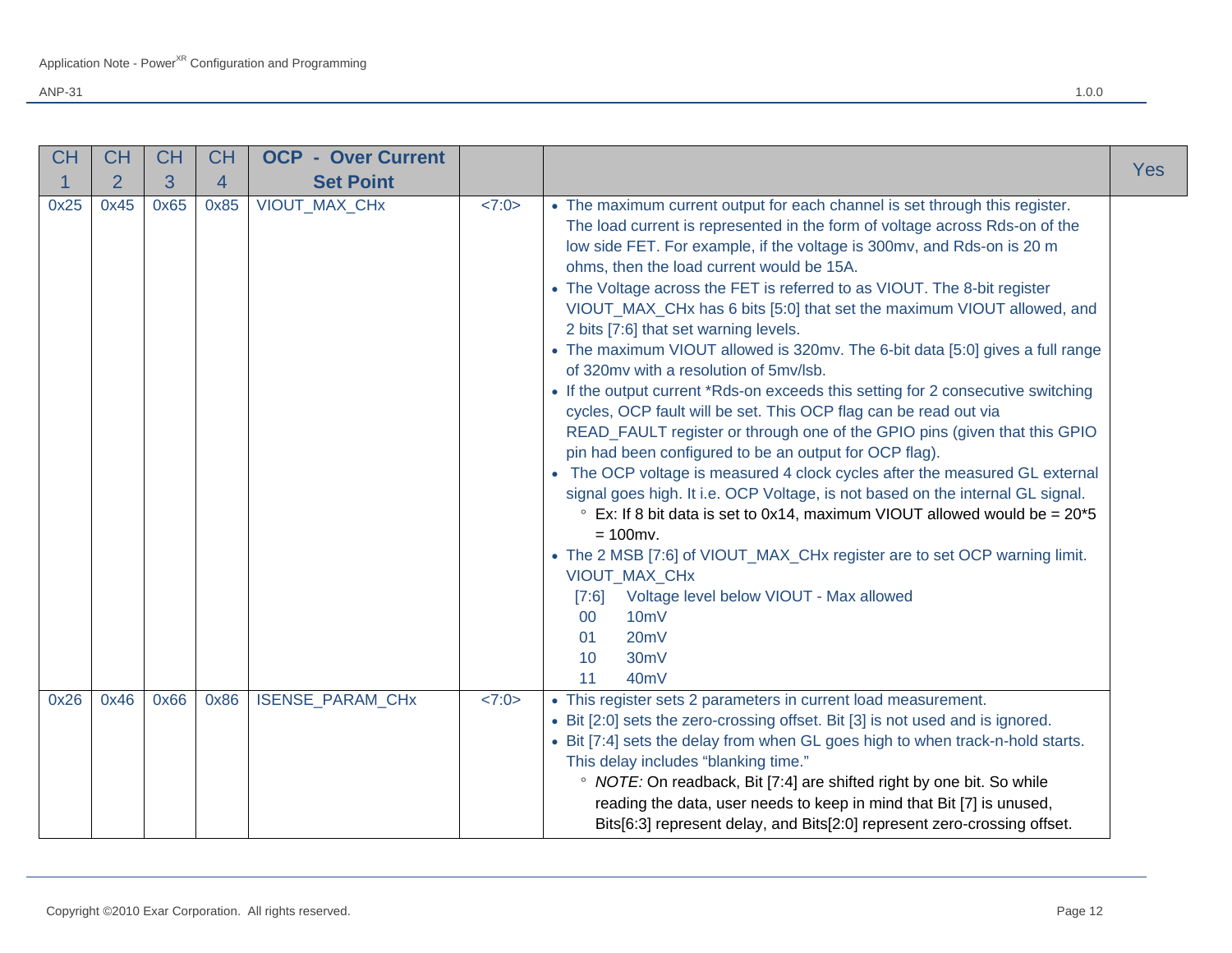| <b>CH</b> | <b>CH</b>      | <b>CH</b> | <b>CH</b> | <b>Dead Time</b>                                        |       |                                                                                                                                                                                                                                                                                                                                                                                                                                                                                                                                                                        |     |
|-----------|----------------|-----------|-----------|---------------------------------------------------------|-------|------------------------------------------------------------------------------------------------------------------------------------------------------------------------------------------------------------------------------------------------------------------------------------------------------------------------------------------------------------------------------------------------------------------------------------------------------------------------------------------------------------------------------------------------------------------------|-----|
|           | $\overline{2}$ | 3         | 4         | <b>Adjustment</b>                                       |       |                                                                                                                                                                                                                                                                                                                                                                                                                                                                                                                                                                        | Yes |
| 0x27      | 0x47           | 0x67      | 0x87      | DT_RISE_CHx                                             | 5:0>  | • This register sets the non-overlap or overlap between GLx fall and GHx rise.<br>• Parameter Range is 1-20 decimal units. Deadtime can be programmed to be<br>between 1 and 20 units of time, where each unit of time = $(1/(\text{fswitching}^*256))$<br>• Note: that the value "00" is automatically remapped to "1F" by the digital<br>logic.<br>$\degree$ Ex: For switching frequency of 500MHz, 1 unit of time = (1/(500K *256)) ~ 7.8125<br>ns. So 10 (0x0A) units of time would result in 78.125 ns of non-overlap or overlap<br>between GLx fall and GHx rise |     |
| 0x28      | 0x48           | 0x68      | 0x88      | DT_FALL_CHx                                             | 5:0>  | • This register sets the non-overlap or overlap between GLx fall and GHx rise.<br>• Parameter Range is 1-20 decimal units. Deadtime can be programmed to be<br>between 1 and 20 units of time, where each unit of time =<br>$(1/(fswitching*256)).$<br>• Note: that the value "00" is automatically remapped to "1F" by the digital<br>logic.<br>Ex: For switching frequency of 500MHz, 1 unit of time = $(1/(500K *256)) \sim$<br>7.8125 ns. So 20 (0x14) units of time would result in 156.25 ns of non-<br>overlap or overlap between GLx fall and GHx rise.        |     |
| 0xA8      | 0xA8           | 0xA8      | 0xA8      | DEAD_TIME_CONTROL<br>(One register for all<br>channels) | <3:0> | • The bit position sets the appropriate channel to use auto or user controlled<br>deadtime.<br>• Ex: "0000" Auto Dead time all channels<br>"0001" Non-overlap time of Channel 1 is user controlled<br>"0010" Non-overlap time of Channel 2 is user controlled<br>"0100" Non-overlap time of Channel 3 is user controlled<br>"1000" Non-overlap time of Channel 4 is user controlled<br>"0011" Non-overlap time of Channel 1, 2 is user controlled<br>"1111" Non-overlap time of all 4 Channels is user controlled                                                      |     |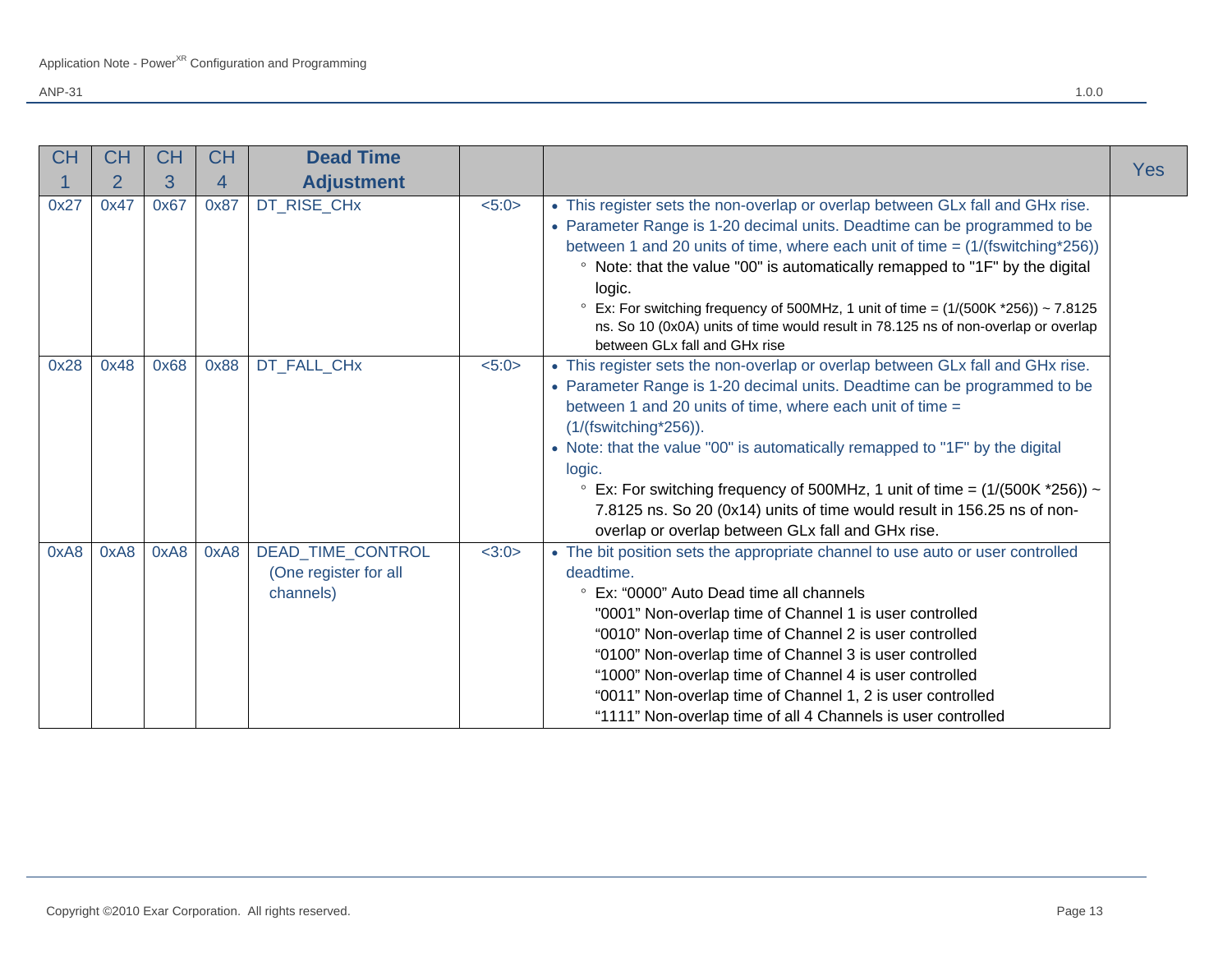| <b>CH</b> | <b>CH</b>      | <b>CH</b> | <b>CH</b>      | <b>Power Good</b>  |       |                                                                                                                                                                                                                                                                                                                                                                                                                                                                                                                                                                                                                                                                                                                                                                                         |            |
|-----------|----------------|-----------|----------------|--------------------|-------|-----------------------------------------------------------------------------------------------------------------------------------------------------------------------------------------------------------------------------------------------------------------------------------------------------------------------------------------------------------------------------------------------------------------------------------------------------------------------------------------------------------------------------------------------------------------------------------------------------------------------------------------------------------------------------------------------------------------------------------------------------------------------------------------|------------|
|           | $\overline{2}$ | 3         | $\overline{4}$ |                    |       |                                                                                                                                                                                                                                                                                                                                                                                                                                                                                                                                                                                                                                                                                                                                                                                         | <b>Yes</b> |
| 0x29      | 0x49           | 0x69      | 0x89           | PWRGD_TARG_MAX_CHx | <7:0> | • This register sets the lower bound value of VOUT that triggers PWRGOOD<br>flag.<br>• The 8-bit register content sets the value, at 20mv per LSB.<br>• Ex: If 8 bit data is set to 0x0A, lower bound value of VOUT that triggers<br>PWRGOOD flag would be = $20*10 = 200$ mv.                                                                                                                                                                                                                                                                                                                                                                                                                                                                                                          |            |
| 0x2A      | 0x4A           | 0x6A      | 0x8A           | PWRGD TARG MIN CHx | <7:0> | • This register sets the upper bound value of VOUT that triggers PWRGOOD<br>flag.<br>• The 8-bit register content sets the value, at 20mv per LSB.<br>• Ex: If 8 bit data is set to 0x20, upper bound value of VOUT that triggers<br>PWRGOOD flag would be $= 20*32 = 640$ mv.                                                                                                                                                                                                                                                                                                                                                                                                                                                                                                          |            |
| 0x2B      | 0x4B           | 0x6B      | 0x8B           | PWRGD DLY CHx      | 2:0>  | • This register sets the delay(ing) time before output the PWRGOOD Flag<br>when VOUT is within range set by PWRGD_TARG_MIN and<br>PWRGD_TARG_MAX.<br>• If any of the GPIO pins are configured to be output, carrying PWRGOOD flag<br>information, it will either go high/low (depending on active polarity of the pin).<br>• In the 8 bit register, only 3 bits are used. The most 5 MSB are ignored.<br>Bit [2:0]<br>000 No delay.<br>001 50ms<br>010 100ms<br>011 150ms<br>100 200ms<br>101 300ms<br>110 400ms<br>111 600ms<br>• Each channel is set independently. If a fault occurs (either due to Over -<br>voltage or over-current), this delay counter will be reset.<br>• The counter used for this purpose is the same one that times the delay of<br>soft-start and soft-off. |            |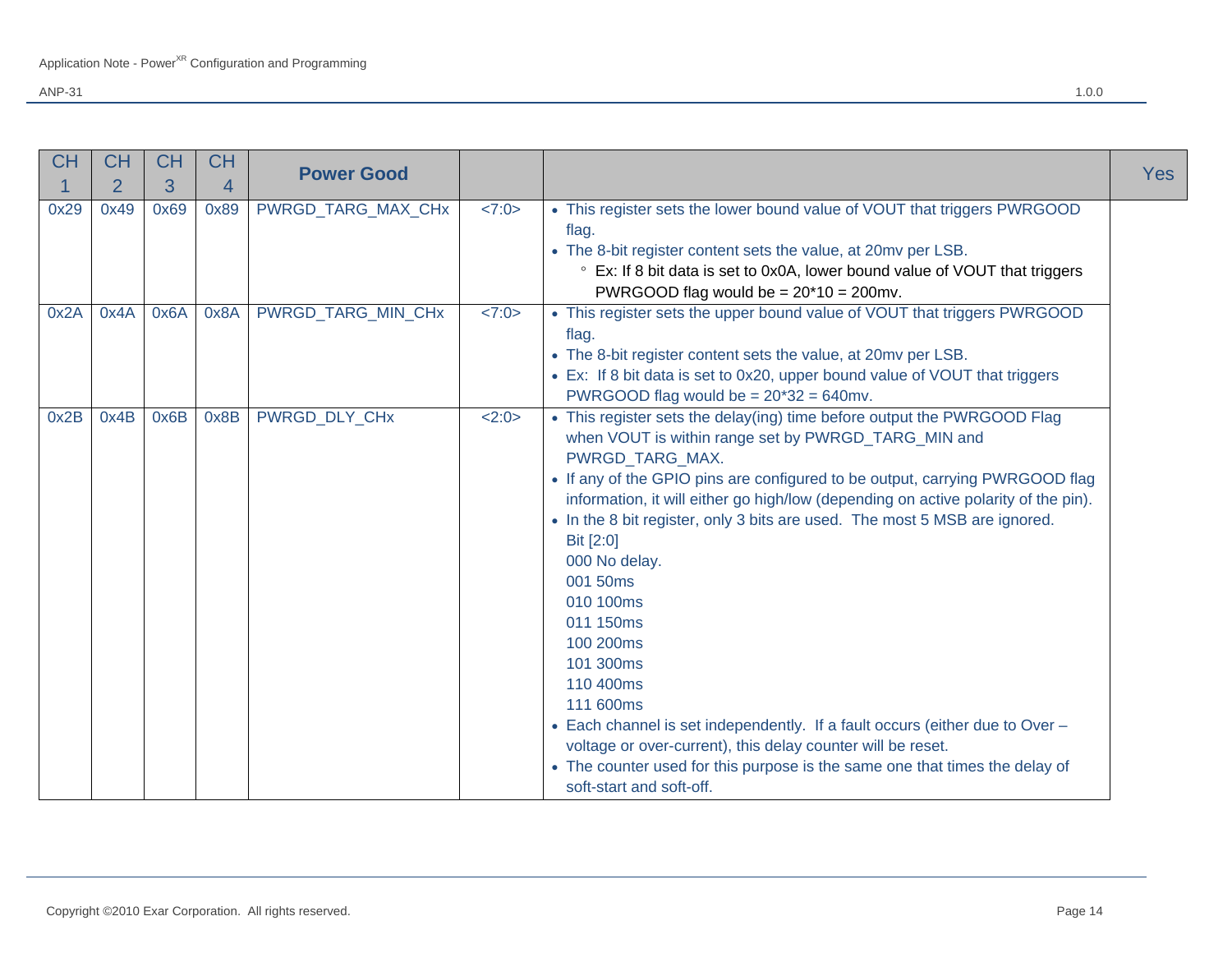|  |  | • OverVoltageProtection (OVP) Shutdown Selection. This bit defines the<br>$3$<br>operation that the logic will take when there is an OverVoltage Protection<br>Fault for a Channel.<br>• If this bit is set to "1," then the channel does an Active (Brute Force)<br>shutdown, where GHx is OFF and GLx is ON.<br>• If this bit is set to "0," then the channel does a Passive shutdown, where GHx |
|--|--|----------------------------------------------------------------------------------------------------------------------------------------------------------------------------------------------------------------------------------------------------------------------------------------------------------------------------------------------------------------------------------------------------|
|  |  | is OFF and GLx is OFF.                                                                                                                                                                                                                                                                                                                                                                             |

|                                              | <b>GPIOS</b>                                                                                        |       |                                                                                                                                                                                                                                                                                                                                                                                                                                                                                                                                                                                                                                                                                                                                                                                                                                                                                                                                                                                                                                                                                                           | <b>Yes</b> |
|----------------------------------------------|-----------------------------------------------------------------------------------------------------|-------|-----------------------------------------------------------------------------------------------------------------------------------------------------------------------------------------------------------------------------------------------------------------------------------------------------------------------------------------------------------------------------------------------------------------------------------------------------------------------------------------------------------------------------------------------------------------------------------------------------------------------------------------------------------------------------------------------------------------------------------------------------------------------------------------------------------------------------------------------------------------------------------------------------------------------------------------------------------------------------------------------------------------------------------------------------------------------------------------------------------|------------|
| 0x90<br>0x91<br>0x92<br>0x93<br>0x94<br>0x95 | GPIO0_CONFIG<br>GPIO1_CONFIG<br>GPIO2_CONFIG<br>GPIO3_CONFIG<br><b>GPIO4 CONFIG</b><br>GPIO5_CONFIG | <7:0> | • The upper nibble sets the functionality on the pin, while the lower nibble<br>chooses the channel.<br>• The upper nibbles are defined as follows:<br>[7:4] "0001" SoftStart in Progress for Channel X<br>[7:4] "0010" OCP Fault occurred on Channel X<br>[7:4] "0011" OCP Warning occurred on Channel X<br>[7:4] "0100" OVP Fault occurred on Channel X<br>[7:4] "0101" PWRGD flag on Channel X<br>[7:4] "0110" UVLO Fault/OverTemp Fault or Warning<br>[7:4] "1001" CLK_IN (GPIO1)/SYNC_IN (GPIO2)/ 1 <sup>2</sup> C LSB Select<br>(GPIO3)<br>[7:4] "1010" ENABLE pin for Channel X<br>[7:4] "1011" ENABLE pin for StandbyLDO and Channel X<br>[7:4] "1100" UVLO WARNING on VIN1 or VIN2 (lower bits 1 and 0,<br>define VIN2 and VIN1 respectively)<br>• Note: For 7713/7714 an added configuration was added:<br>• [7:4] "1111" Controlled by the SET_GPIO_ACTIVE (0xA9) Register.<br>The corresponding bit in the GPIO_ACTIVE Register will either raise<br>or lower the pin output.<br>• Note: Only for UVLO WARNING bits 1 and 0 represent Vin2 and Vin1<br>respectively.<br>$\degree$ Bits [3:0]: |            |

Ξ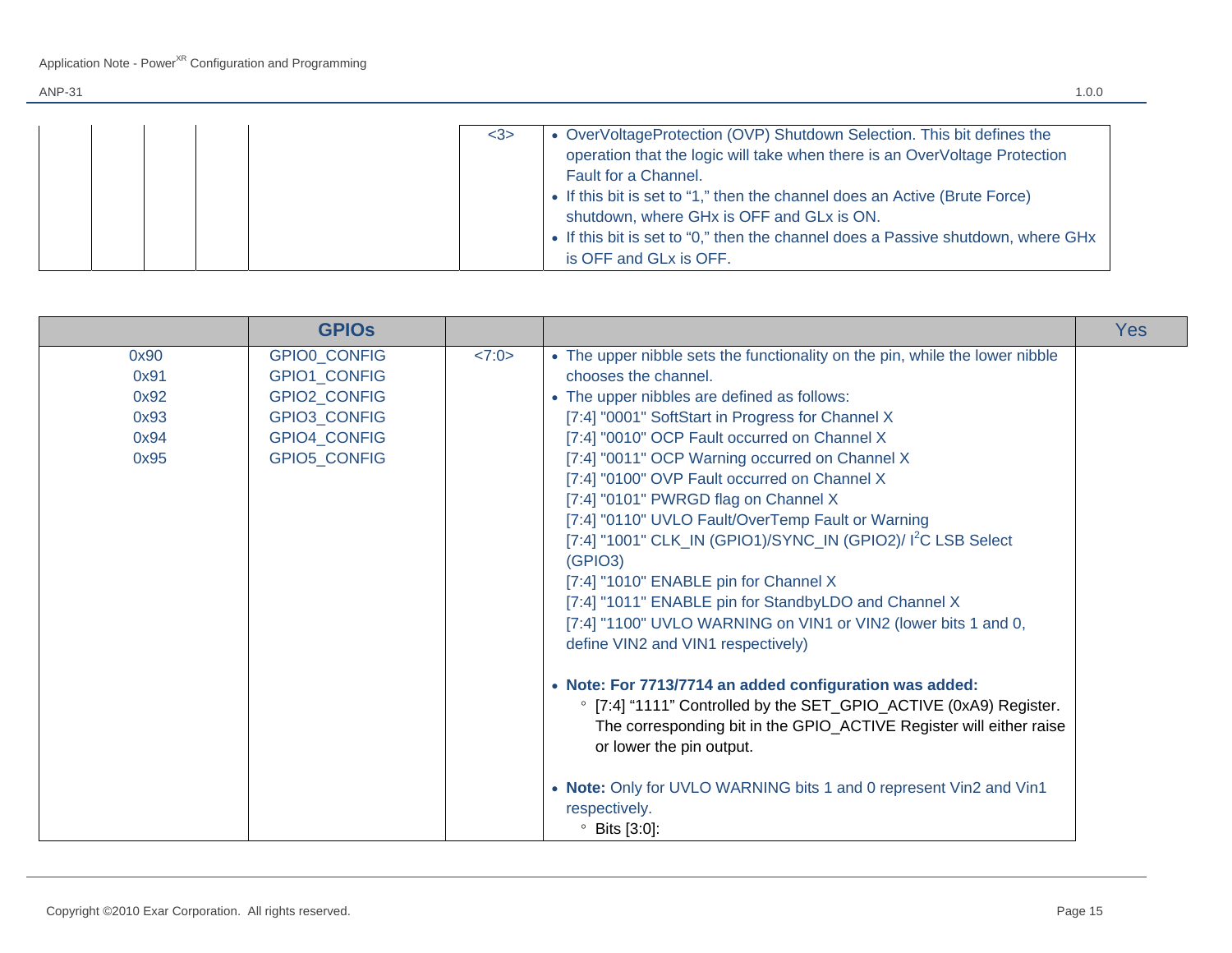|      |                       |       | Bit 0: Channel 1 (1 - Enable, 0 - Disable)                                          |
|------|-----------------------|-------|-------------------------------------------------------------------------------------|
|      |                       |       | Bit 1: Channel 2 (1 - Enable, 0 - Disable)                                          |
|      |                       |       | Bit 2: Channel 3 (1 - Enable, 0 - Disable)                                          |
|      |                       |       | Bit 3: Channel 4 (1 - Enable, 0 - Disable)                                          |
|      |                       |       | ° Ex: Bits [3:0] "1010" chooses channel 4 and channel 2.                            |
| 0x96 | <b>GPIO ACT POL</b>   | 5:0>  | • This register sets active polarity of GPIO. Under GPIO_CONFIG table,              |
|      |                       |       | all exerted values are high active.                                                 |
|      |                       |       | • Ex: After GPIO 3 pin has been configured to be an ENABLE pin for                  |
|      |                       |       | both CH1 and Standby LDO, then when GPIO3 is asserted high,                         |
|      |                       |       | these two, Standby LDO and Channel 1, are enabled. If                               |
|      |                       |       | GPIO_ACT_POL[3] is set, then GPIO3 pin needs to be asserted low                     |
|      |                       |       | to enable Standby LDO and channel 1.                                                |
|      |                       |       | • The default is active high.                                                       |
|      |                       |       | • Bit [5:0] are set to reverse polarity of GPIO5 to GPIO0. If chip operates         |
|      |                       |       | with I <sup>2</sup> C, Bit [4:5] are ignored since GPIO [4:5] are used for SDA/SCL. |
| 0xBB | <b>GPIO STATE</b>     | <3:0> | • Bit <0>: READ_GPIO_STATE[0]: state of GPIO[0]                                     |
|      | (Read the present     |       | • If GPIO_0 is configured as input, then this is the current input state of         |
|      | status of a GPIO Pin) |       | the corresponding GPIO Pin.                                                         |
|      |                       |       | • If GPIO_0 is configured as output, then this is the current state (HI/LOW)        |
|      |                       |       | that logic is attempting to put on this pin (depending on how GPIO is               |
|      |                       |       | configured; fault state / polarity, etc).                                           |
|      |                       |       | • Bits <3:1>: Read state for other GPIOs.                                           |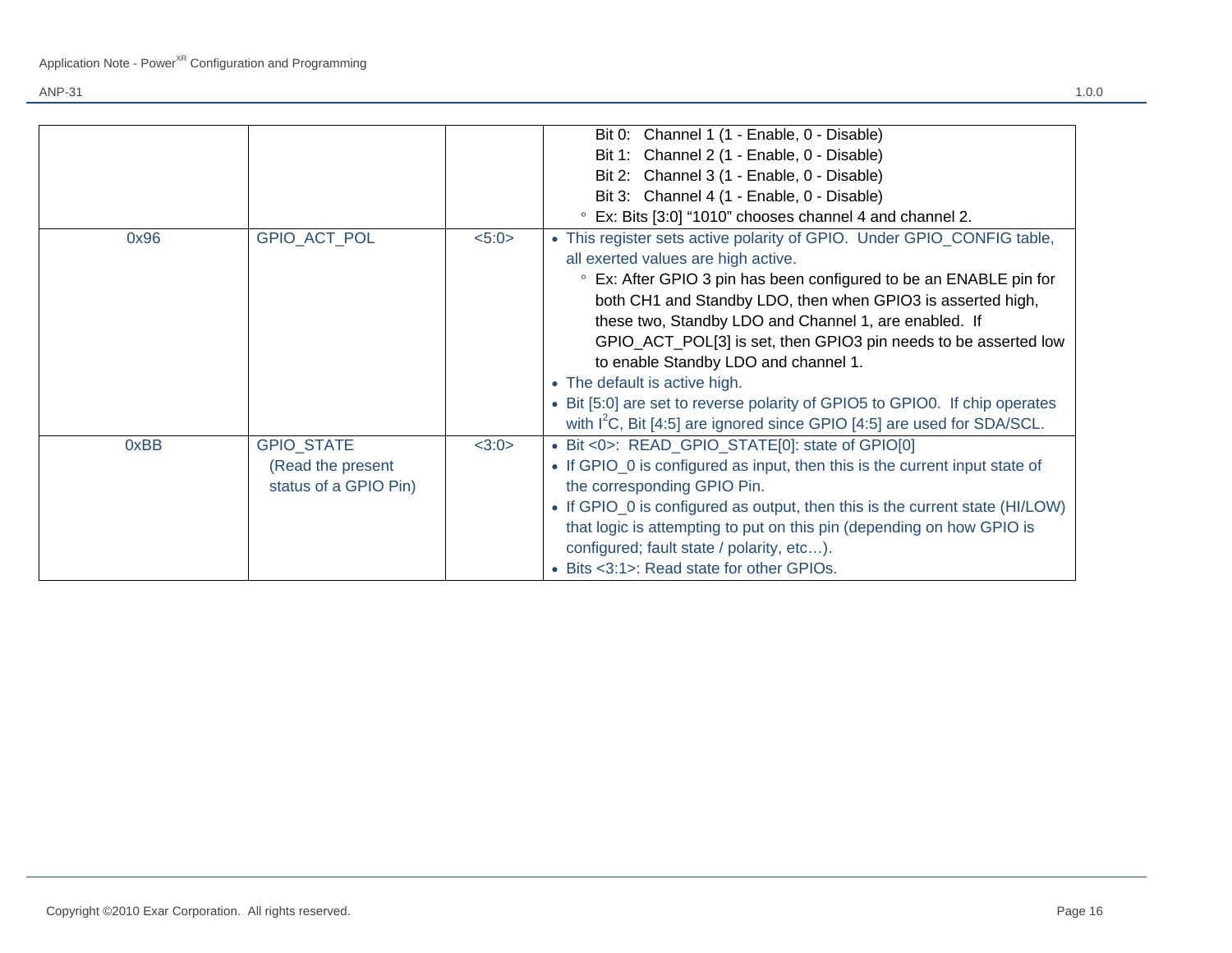| 0x9D | SYNC MODE CONFIG | <7:0> | • This register sets the chip to either Master or Slave during Sync mode<br>where 2 chip's outputs are synchronized. Clock of Master is output and<br>used as clock for Slave.<br>• Description: The slave chip would power up with its internal VCO, then<br>switch to external clock when "Slave mode" is detected. The output |
|------|------------------|-------|----------------------------------------------------------------------------------------------------------------------------------------------------------------------------------------------------------------------------------------------------------------------------------------------------------------------------------|
|      |                  |       | clock from Master connects to Slave's external clock. The Master can<br>also be taking external clock instead of its own VCO. When switching<br>over to external clock, frequency detector would detect whether external<br>clock is within range of the internal clock. If it's not, switching will not<br>occur.               |
|      |                  |       | Bit [3:0] :                                                                                                                                                                                                                                                                                                                      |
|      |                  |       | 0000- Default Stand-alone: Use internal VCO; No CLK OUT &<br><b>SYNC OUT</b>                                                                                                                                                                                                                                                     |
|      |                  |       | 0001- Stand-alone: Use external CLK via CLK_IN via configured GPIO<br>pin; Auto switchback.                                                                                                                                                                                                                                      |
|      |                  |       | 1001- Stand-alone: Use external CLK via CLK_IN via a configured GPIO<br>pin; Auto switch back is disabled                                                                                                                                                                                                                        |
|      |                  |       | 0010- Master: Use internal VCO; output CLK_OUT and SYNC_OUT                                                                                                                                                                                                                                                                      |
|      |                  |       | 0011- Master: Use external CLK via CLK_IN, via a configured GPIO pin;<br>Output CLK_OUT and SYNC_OUT; Auto switchback.                                                                                                                                                                                                           |
|      |                  |       | 1011- Master: Use external CLK via CLK_IN, via a configured GPIO pin;                                                                                                                                                                                                                                                            |
|      |                  |       | Output CLK_OUT and SYNC_OUT; Auto switchback disabled<br>x1xx- Slave: Use external CLK (from Master) and SYNC_IN; both via 2                                                                                                                                                                                                     |
|      |                  |       | GPIO pins; No CLK OUT, nor SYNC OUT; No auto switchback                                                                                                                                                                                                                                                                          |
|      |                  |       | Bit [4:5]: Set % range External CLK can be with respect to internal VCO.<br>00-20%; 01-16%; 10-12%; 11-8%                                                                                                                                                                                                                        |
|      |                  |       | Bit [6]: Enable High Frequency IO.                                                                                                                                                                                                                                                                                               |
|      |                  |       | Bit [7]: Force master to do a 50% SYNC_OUT duty cycle.                                                                                                                                                                                                                                                                           |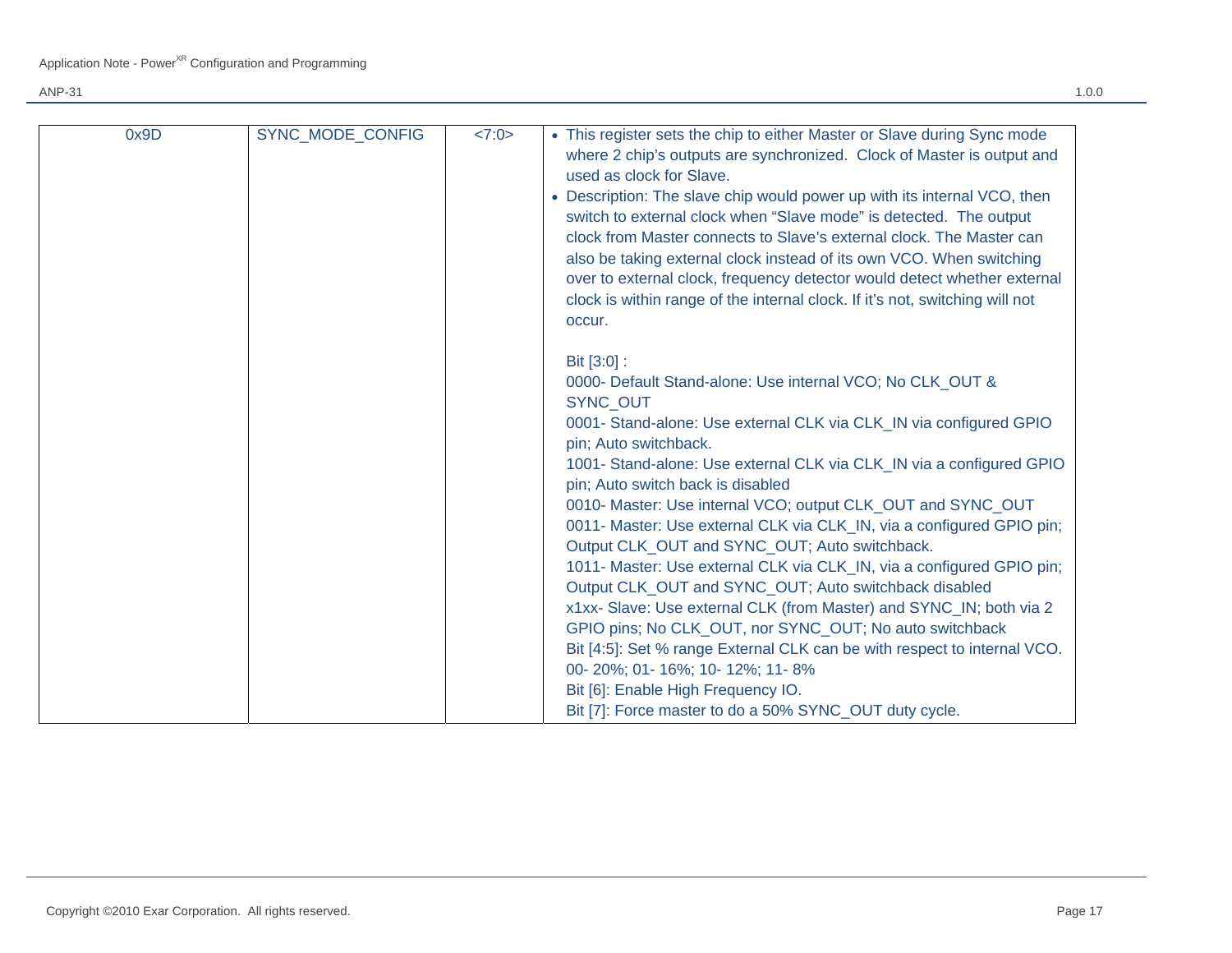|      | <b>Channel and LDO</b> |       |                                                                                                                                                                                                                                                                                                                                                                                                                                                                                                                                                                                                                                                                                                                                                                                                                                                                                                                                                                                                                                                                                                                                                                                                           |            |
|------|------------------------|-------|-----------------------------------------------------------------------------------------------------------------------------------------------------------------------------------------------------------------------------------------------------------------------------------------------------------------------------------------------------------------------------------------------------------------------------------------------------------------------------------------------------------------------------------------------------------------------------------------------------------------------------------------------------------------------------------------------------------------------------------------------------------------------------------------------------------------------------------------------------------------------------------------------------------------------------------------------------------------------------------------------------------------------------------------------------------------------------------------------------------------------------------------------------------------------------------------------------------|------------|
|      | <b>Enable</b>          |       |                                                                                                                                                                                                                                                                                                                                                                                                                                                                                                                                                                                                                                                                                                                                                                                                                                                                                                                                                                                                                                                                                                                                                                                                           | <b>Yes</b> |
|      | <b>Configuration</b>   |       |                                                                                                                                                                                                                                                                                                                                                                                                                                                                                                                                                                                                                                                                                                                                                                                                                                                                                                                                                                                                                                                                                                                                                                                                           |            |
| 0x97 | CH EN CONFIG           | <7:0> | • This command sets the configuration of an "ENABLE." A channel is<br>enabled when an internal condition (VCCOK/VDDOK/VBGOK) and the<br>"ENABLE" are met.<br>• An "ENABLE" is triggered by different ways. There are 2 bits that control<br>the "ENABLE." One is the enable_by_i2c, and the other is<br>enable_by_gpio register. These 2 bits must be set to "1" in order to<br>trigger the "ENABLE."<br>• Upon power-up, the Non-volatile Memory is loaded into the register.<br>The register can also be changed in a running system. The content of<br>enable_by_i2c register can also be changed by Enable/Disable<br>command.<br>• The 2 bit (by_GPIO and by_i2c) configuration is:<br>00 - I <sup>2</sup> C Controlled Channel<br>[writing to Register 0xA6 will enable the channel]<br>01 - Channel is Always ON<br>10 - Requires BOTH GPIO and I <sup>2</sup> C to Enable<br>11 - GPIO Controlled Channel<br>• There is one bit per channel 1 in each nibble:<br>Bit 0: ch1_enable_by_i2c<br>Bit 1: ch2_enable_by_i2c<br>Bit 2: ch3_enable_by_i2c<br>Bit 3: ch4_enable_by_i2c<br>Bit 4: ch1_enable_by_gpio<br>Bit 5: ch2_enable_by_gpio<br>Bit 6: ch3_enable_by_gpio<br>Bit 7: ch4_enable_by_gpio |            |
| 0xA6 | <b>ENABLE CH</b>       | <3:0> | • This register enables a channel if CH_EN_CONFIG is set to be enabled<br>by I <sup>2</sup> C interface.<br>• Bit [3:0] enable channel 4 to 1 respectively (at start-up or through $1^2C$                                                                                                                                                                                                                                                                                                                                                                                                                                                                                                                                                                                                                                                                                                                                                                                                                                                                                                                                                                                                                 |            |
|      |                        |       | Write).                                                                                                                                                                                                                                                                                                                                                                                                                                                                                                                                                                                                                                                                                                                                                                                                                                                                                                                                                                                                                                                                                                                                                                                                   |            |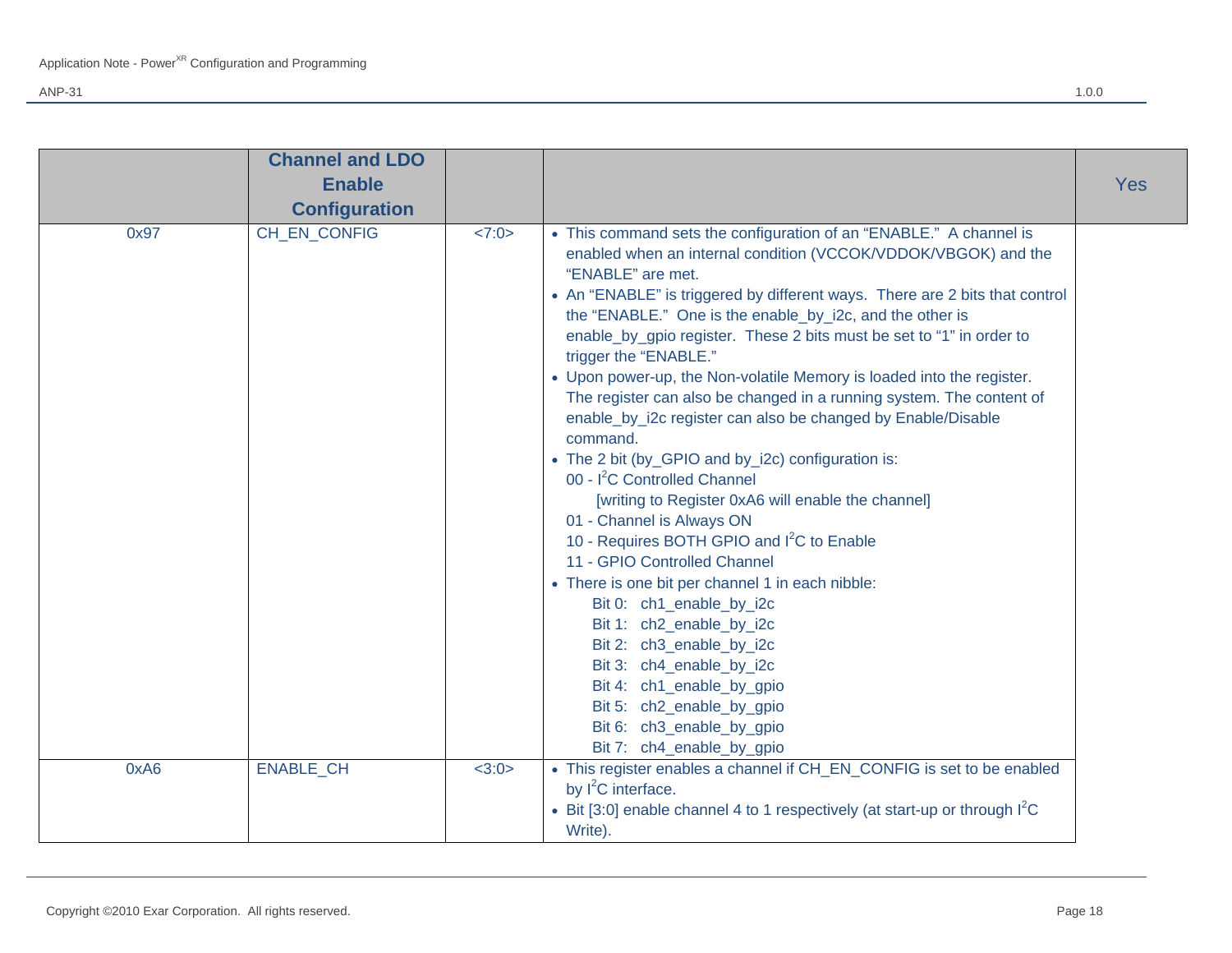| 0x98 | STBLDO EN CONFIG  | 2:0>  | • Similar to CH_EN_CONFIG, this register will set the external ENABLE<br>condition of Standby LDO.<br>• Bit [0] if set, LDO is enabled by $I^2C$ .<br>• Bit [1] if set, LDO is enabled by a configured GPIO pin.<br>• If both bits are set, both GPIO pin and a register through $I^2C$ must be set<br>to enable the LDO.<br>• Bit [2] if set, LDOOUT will be at 5v, else 3.3v                                                                                                                                 |
|------|-------------------|-------|----------------------------------------------------------------------------------------------------------------------------------------------------------------------------------------------------------------------------------------------------------------------------------------------------------------------------------------------------------------------------------------------------------------------------------------------------------------------------------------------------------------|
| 0xAD | <b>READ CH EN</b> | <3:0> | • This register is a READ-ONLY Register, whose current value lets user<br>know whether or not a channel is enabled [depending upon the channel<br>configuration and transient settings in the system $I^2C$ & GPIO]. Each bit<br>corresponds to a channel.<br>Bit 0: Channel 1 Enable/Disable (1 - Enable, 0 - Disable)<br>Bit 1: Channel 2 Enable/Disable (1 - Enable, 0 - Disable)<br>Bit 2: Channel 3 Enable/Disable (1 - Enable, 0 - Disable)<br>Bit 3: Channel 4 Enable/Disable (1 - Enable, 0 - Disable) |

|      | <b>Faults</b>            |       |                                                                                                                                                                                                                                                                                                                                                                                                                                                                                                                                                                                                                                                                                                               | <b>Yes</b> |
|------|--------------------------|-------|---------------------------------------------------------------------------------------------------------------------------------------------------------------------------------------------------------------------------------------------------------------------------------------------------------------------------------------------------------------------------------------------------------------------------------------------------------------------------------------------------------------------------------------------------------------------------------------------------------------------------------------------------------------------------------------------------------------|------------|
| 0x99 | FAULT_RESP_CONFIG_<br>LB | <7:0> | • This register allows the user to configure interaction among channels<br>when Over Current or Over Voltage occurs.                                                                                                                                                                                                                                                                                                                                                                                                                                                                                                                                                                                          |            |
| 0x9A | FAULT_RESP_CONFIG_<br>HB | <3:0> | • When OVC occurs in 1 channel, that channel will undergo shut-down<br>and back-up sequence and other channels can also be configured to<br>undergo similar sequence.<br>• Bit [2:0] is to set channel 4, 3, 2 respectively to follow channel 1 when<br>fault occurs in channel 1.<br>• Bit [5:3] is to set channel 4, 3, 1 respectively to follow channel 2 when<br>fault occurs in channel 2.<br>• Bit [7: 6] + HB[0] (of FAULT_RESP_CONFIG_HB register) is to set<br>channel 4, 2, 1 respectively to follow channel 3 when fault occurs in<br>channel 3.<br>• Bit HB[3:1] (of FAULT_RESP_CONFIG_HB register) is to set channel 3,<br>2, 1 respectively to follow channel 4 when fault occurs in channel 4. |            |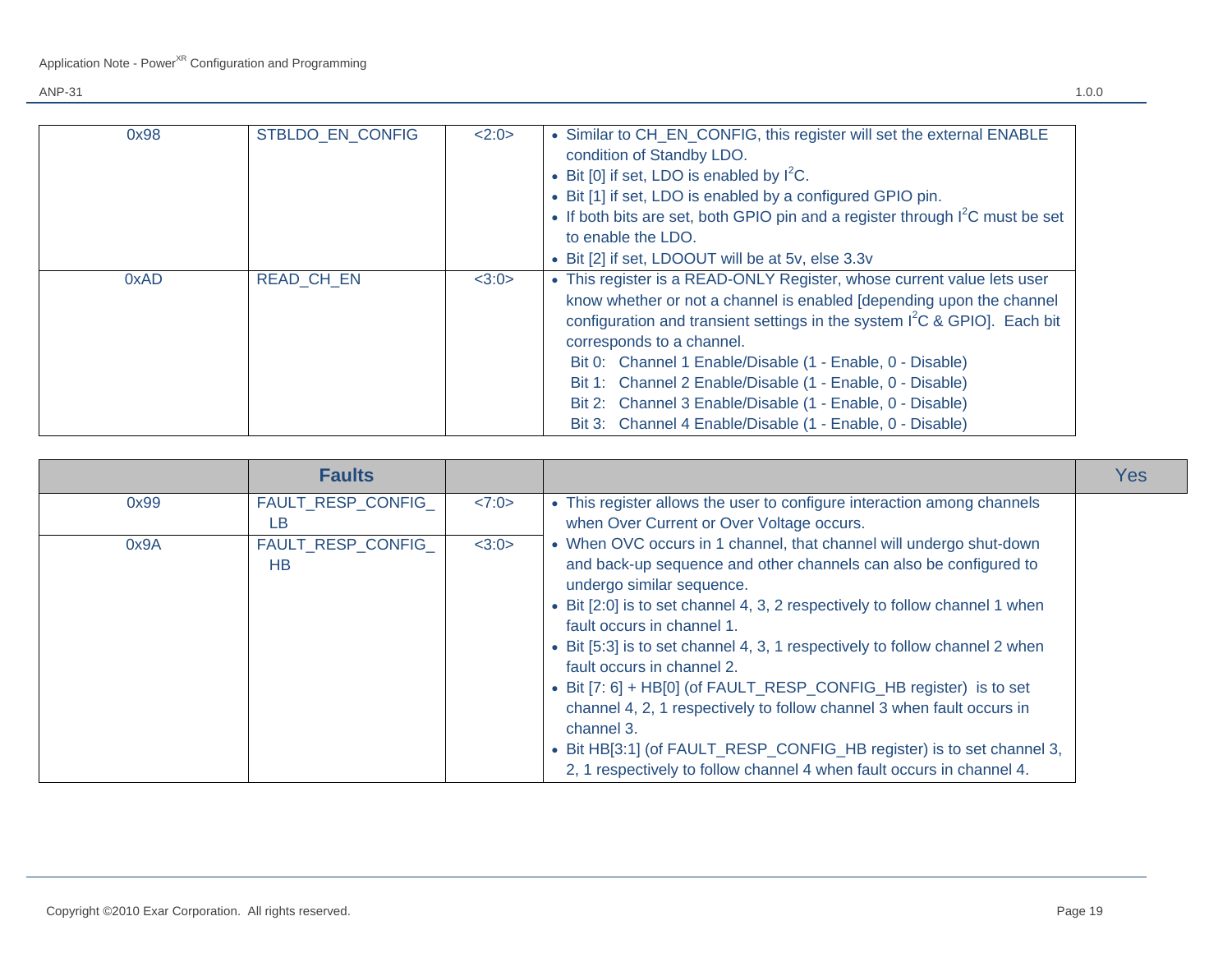| 0xA1 | <b>THERMAL SHDN</b> | <7:0> | • This register sets the value for thermal shut down for OTP (Over<br>Temperature Protection).<br>• Bit [6:0] defines the temperature value with resolution of 5K/lsb.<br>$\degree$ Ex: To set thermal shut down value at 157 Celsius (i.e. 157 + 273 =<br>430 Kelvin), 6 bit data should be set to 0x56. Decimal $(0x56) = 86$ ,<br>86 * 5 Kelvin = 430 Kelvin.<br>• NOTE: If the Threshold is set to "0" then the ThermalShutdown is<br>disabled.<br>• Bit [7] defines the warning level.<br>$[7] = 0$ ," the warning level is 5K below the thermal shutdown level.<br>$[7] = "1,"$ the warning level is 10K below the shutdown level.                                                                                                                                                                                                                                                                                                                                                                                     |
|------|---------------------|-------|------------------------------------------------------------------------------------------------------------------------------------------------------------------------------------------------------------------------------------------------------------------------------------------------------------------------------------------------------------------------------------------------------------------------------------------------------------------------------------------------------------------------------------------------------------------------------------------------------------------------------------------------------------------------------------------------------------------------------------------------------------------------------------------------------------------------------------------------------------------------------------------------------------------------------------------------------------------------------------------------------------------------------|
| 0xA2 | <b>OVP REG</b>      | <7:0> | • This register sets Over Voltage Protection level for a channel.<br>• Bit [1:0] sets the value above target for channel1, bits [3:2] for channel2,<br>bits [5:4] for channel3, and bits [7:6] for channel4.<br>$\bullet$ [1:0], or [3:2], or [5:4], or [7:6] Values above the target are:<br>$\leq$ 2.5V >2.5V<br>[00] 300mV 600mV<br>[01] 250mV 500mV<br>[10] 200mV 400mV<br>[11] 150mV 300mV<br>• Blank chip will have default value at 300mv.<br>• The Over-voltage has to be for 4 consecutive switching cycle to set<br>(initiate?) OVP.<br>• Note: When setting ramp-down time, user must set the ramp-down<br>to be slower than the system PID and system response. If ramp-<br>down time is too fast, VOUTx appears to be above the target, since<br>the ramp-down dictates the target values, the OVP detection will<br>trip and system responds with following configured response:<br>Passive Shutdown with auto 200ms restart<br>ii "Brute force" shutdown with auto 200ms restart<br>iii Raise fault flag only |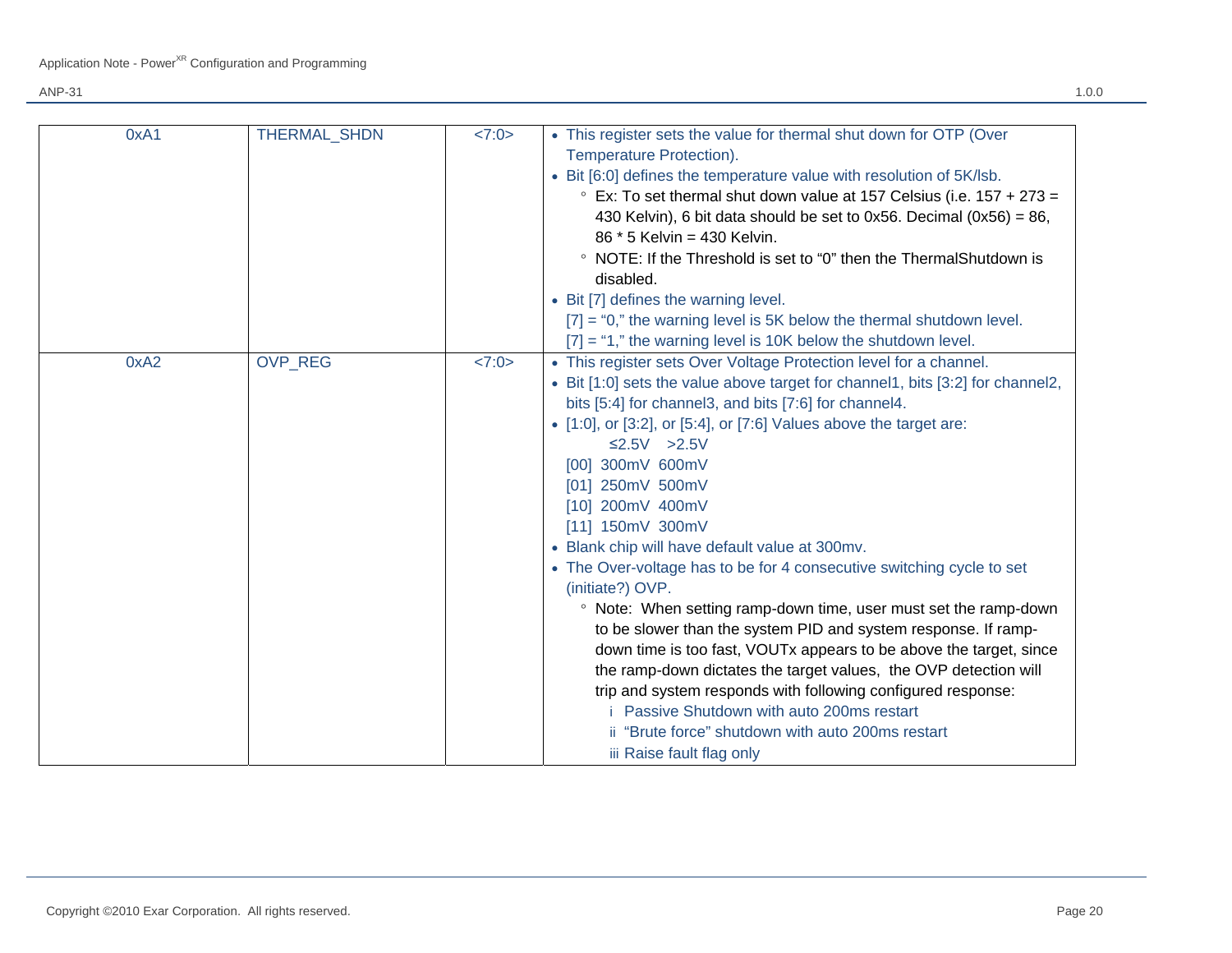| 0xA3 | <b>UVLO TARG VIN1</b>  | <7:0> | • This register sets the under-voltage lock-out (UVLO) Fault level for VIN1.<br>• Each bit represents 100mV. If VIN1 drops below this level, then the<br>channels are shutdown even though the chip is still active.<br>° Ex: To set under-voltage lock-out (UVLO) fault for VIN1 at 5.1v, the<br>data should be set to 0x33. Decimal $(0x33) = 51$ , 51* 100mv = 5.1V                                                                              |
|------|------------------------|-------|-----------------------------------------------------------------------------------------------------------------------------------------------------------------------------------------------------------------------------------------------------------------------------------------------------------------------------------------------------------------------------------------------------------------------------------------------------|
| 0xA4 | <b>UVLO TARG VIN2</b>  | <7:0> | • This register sets the under-voltage lock-out (UVLO) Fault level for VIN2.<br>• Each bit represents 100mV. If VIN1 drops below this level, then the<br>channels are shutdown even though the chip is still active.<br>° Ex: To set under-voltage lock-out (UVLO) fault for VIN2 at 5.1v, the<br>data should be set to 0x33. Decimal $(0x33) = 51$ , $51*100$ mv = $5.1V$                                                                          |
| 0xA5 | <b>THERMAL RESTART</b> | <6:0> | • This register sets the value for Restart after an OverTemperature Fault<br>has been reached. When the temperature returns to this level, the chip<br>automatically goes through a reset.<br>• Bit [6:0] defines the temperature value with resolution of 5K/lsb.<br>Ex: To set over temperature fault at 127 Celsius (i.e. 127 + 273 =<br>400 Kelvin), 6 bit data should be set to 0x50. Decimal $(0x50) = 80$ ,<br>$80 * 5$ Kelvin = 400 Kelvin. |
| 0xAB | <b>UVLO WARN VIN1</b>  | <7:0> | • This register sets the under-voltage lock-out (UVLO) warning level for<br>VIN1.<br>• Each bit represents 100mV. If VIN1 drops below this level, then the<br>warning bits are set (and GPIO is raised, if configured) to inform the<br>Host.<br><sup>o</sup> Ex: To set under-voltage lock-out (UVLO) warning for VIN1 at 5.5v,<br>the data should be set to 0x37. Decimal (0x37) = 55, 55* 100mv =<br>5.5V                                        |
| 0xAC | <b>UVLO WARN VIN2</b>  | <7:0> | • This register sets the under-voltage lock-out (UVLO) Warning level for<br>VIN <sub>2</sub> .<br>• Each bit represents 100mV. If VIN1 drops below this level, then the<br>warning bits are set (and is GPIO raised, if configured) to inform the<br>Host.<br>° Ex: To set under-voltage lock-out (UVLO) warning for VIN2 at 5.5v,<br>the data should be set to 0x37. Decimal $(0x37) = 55$ , 55* 100mv =<br>5.5V                                   |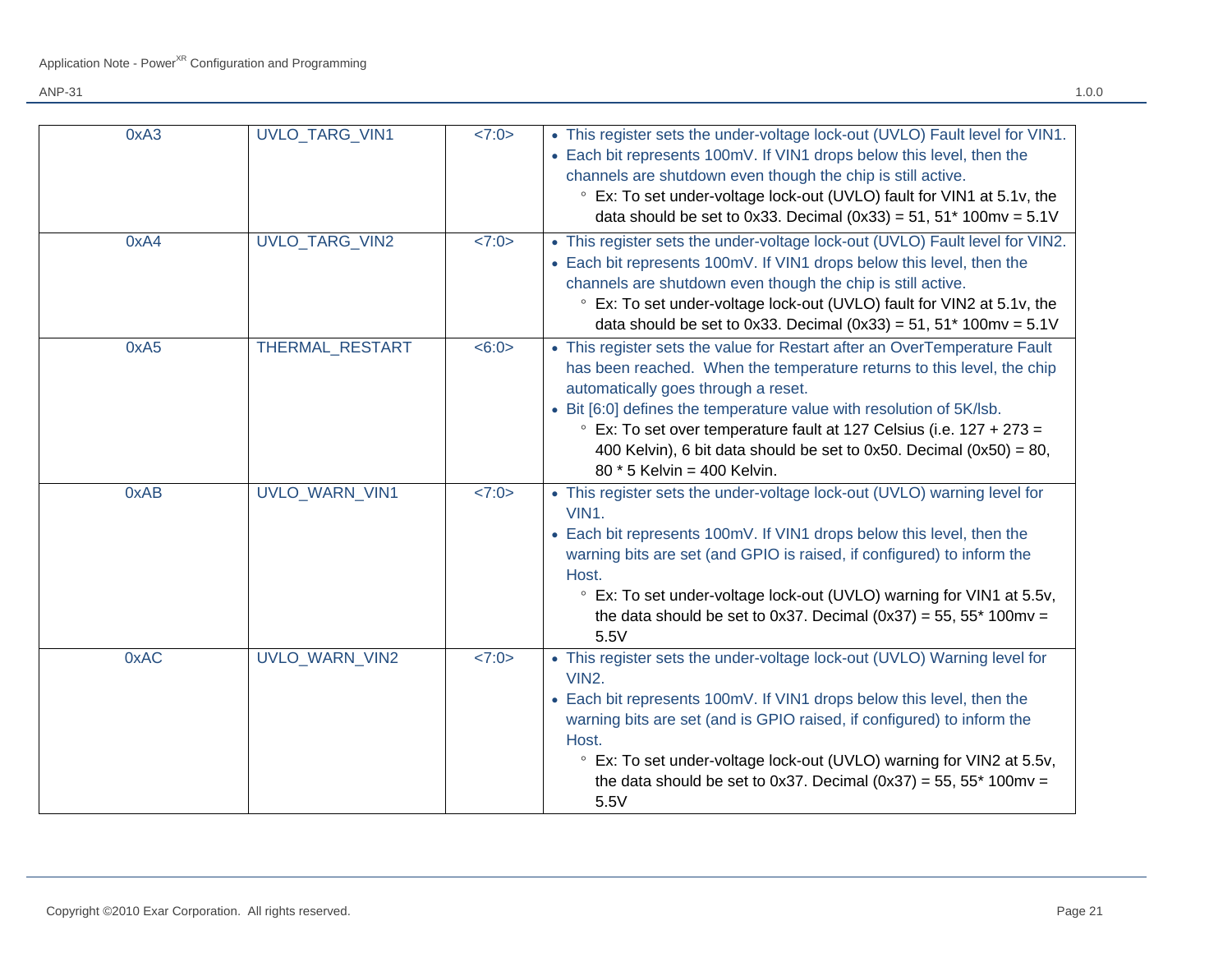| 0xAA | TEST_IGNORE_FAULT        | <4:0> | • Following disable bits only disable handling of the fault (restart of<br>supply/chip) and the logic still monitors for the fault and sets appropriate<br>bits/GPIOs.<br><sup>o</sup> Set Bit [0] to ignore OVT<br><sup>o</sup> Set Bit [1] to ignore OCP<br><sup>o</sup> Set Bit [2] to ignore OVP<br><sup>o</sup> Set Bit [3] to ignore UVLO VIN1<br><sup>o</sup> Set Bit [4] to ignore UVLO VIN2                                                 |
|------|--------------------------|-------|------------------------------------------------------------------------------------------------------------------------------------------------------------------------------------------------------------------------------------------------------------------------------------------------------------------------------------------------------------------------------------------------------------------------------------------------------|
| 0xBC | OCP_FLAG                 | <7:0> | • This register contains the value of OCP flags.<br><sup>o</sup> Bits [3:0] indicate OCP warning for CH4-1<br>Bits [7:4] indicate OCP fault for CH4-1                                                                                                                                                                                                                                                                                                |
| 0xBD | OVP_UVLO_OVT_Flag        | <7:0> | • This register contains the values of other faults (what other faults,<br>describe, provide examples) flag<br><sup>o</sup> Bit[7:6]: OVT_FLAG, OVT_WARN,<br><sup>o</sup> Bit[5:4]: UVLO_FLAG[1], UVLO_FLAG[0],<br>° Bit[3:0] OVP_FLAG_CH                                                                                                                                                                                                            |
| 0xBF | <b>UVLO WARNING FLAG</b> | 1:0>  | • Bit [0] - UVLO WARN VIN1:<br>• If VIN1 voltage drops below UVLO VIN1 warning threshold<br>(UVLO_WARN_VIN1), then this bit is set.<br>• If VIN1 rises above the UVLO VIN1 warning threshold, then this bit<br>is cleared.<br>• Bit [1] - UVLO_WARN_VIN2:<br>• If VIN2 voltage drops below UVLO VIN2 warning threshold<br>(UVLO_WARN_VIN2), then this bit is set.<br>• If VIN2 rises above UVLO VIN2 warning threshold, then this bit is<br>cleared. |

|                  | <b>Channel Status</b> |       |                                                                                                                                                                                                                                                                        | Yes |
|------------------|-----------------------|-------|------------------------------------------------------------------------------------------------------------------------------------------------------------------------------------------------------------------------------------------------------------------------|-----|
| 0xB <sub>0</sub> | <b>VOUT1 RDBACK</b>   | <7:0> | • This register contains the digital value of measured VOUT for each<br>channel.<br>• 8-bit data, 20mv/lsb.<br>• Ex: If digital value of VOUT on channel 1 is 3.3 V, one would read a<br>value of 0xA5 in register 0xB0. Digital (0xA5) = $165$ , $165*20mV =$<br>3.3V |     |
| 0xB1             | <b>VOUT2 RDBACK</b>   | <7:0> |                                                                                                                                                                                                                                                                        |     |
| 0xB2             | <b>VOUT3 RDBACK</b>   | <7:0> |                                                                                                                                                                                                                                                                        |     |
| 0xB <sub>3</sub> | <b>VOUT4 RDBACK</b>   | <7:0> |                                                                                                                                                                                                                                                                        |     |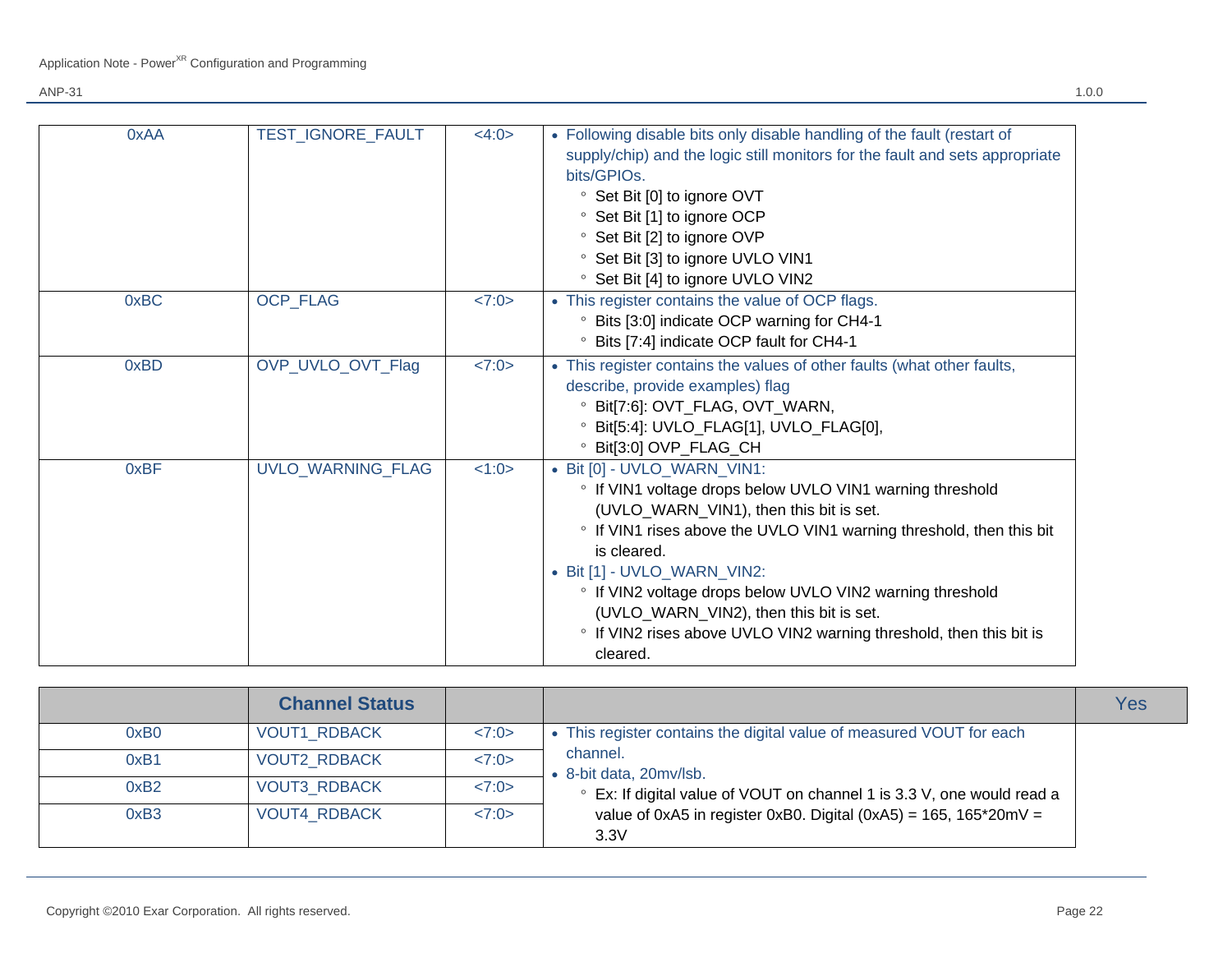| 0xB4 | <b>VIOUT1 RDBACK</b> | <7:0> | • This register contains digital value of I-Load*Rds for each channel.         |
|------|----------------------|-------|--------------------------------------------------------------------------------|
| 0xB5 | VIOUT2_RDBACK        | <7:0> | • Bits $[7:6] = "10"$ – invalid, load current exceeds measurement capability   |
|      |                      |       | i.e. VRds > 320mv or load current is not measurable due to light load          |
| 0xB6 | <b>VIOUT3 RDBACK</b> | 27:0> | condition (no GL, no V across Rds-on of low FET).                              |
|      |                      |       | • Bits [7:6] = "00" and Bits [5:0] represent VRds at 5mv/lsb. User must        |
| 0xB7 | VIOUT4_RDBACK        | <7:0> | know the value Rds of his lower FET to determine load current.                 |
|      |                      |       | $\degree$ Ex: When Bits [7:6] = "00," if digital value of VOUT1_RDBACK is      |
|      |                      |       | 0.5V, one would read a value of 0x64. Digital $(0x64)=100$ , 100*5mv           |
|      |                      |       | $= 0.5V$                                                                       |
| 0xB8 | <b>VIN1_RDBACK</b>   | <7:0> | • This register contains the digital value of measured VIN1 or VIN2.           |
| 0xB9 | <b>VIN2 RDBACK</b>   | 27:0> | • 8-bit data, 100mv/lsb.                                                       |
|      |                      |       | • Ex: If digital value of VIN1 is 12V, one would read a value of 0x78 in       |
|      |                      |       | register 0xB8. Digital (0x78) = 120, 120*100mV = 12V                           |
| 0xBA | <b>VTJ_RDBACK</b>    | <7:0> | • This register contains the value of VTJ (Junction Temperature).              |
|      |                      |       | • 8-bit value at 5K/lsb.                                                       |
|      |                      |       | $\degree$ Ex: If digital value of VTJ is 42 celcius (i.e. 42 + 273 = 315), one |
|      |                      |       | would read a value of $0x3F$ in register $0xBA$ . Digital $(0x3F) = 63$ ,      |
|      |                      |       | $63*5 = 315$                                                                   |
| 0xBE | POWER_GOOD_SOFT_     | <7:0> | • Bit[7:4] PWRGD flag                                                          |
|      | <b>START FLAG</b>    |       | Bit 7: Channel 4 PWRGD Flag                                                    |
|      |                      |       | Bit 6: Channel 3 PWRGD Flag                                                    |
|      |                      |       | Bit 5: Channel 2 PWRGD Flag                                                    |
|      |                      |       | Bit 4: Channel 1 PWRGD Flag                                                    |
|      |                      |       | $\bullet$ Bit[3:0] SS flag                                                     |
|      |                      |       | Bit 3: Channel 4 SS Flag                                                       |
|      |                      |       | Bit 2: Channel 3 SS Flag                                                       |
|      |                      |       | Bit 1: Channel 2 SS Flag                                                       |
|      |                      |       | Bit 0: Channel 1 SS Flag                                                       |